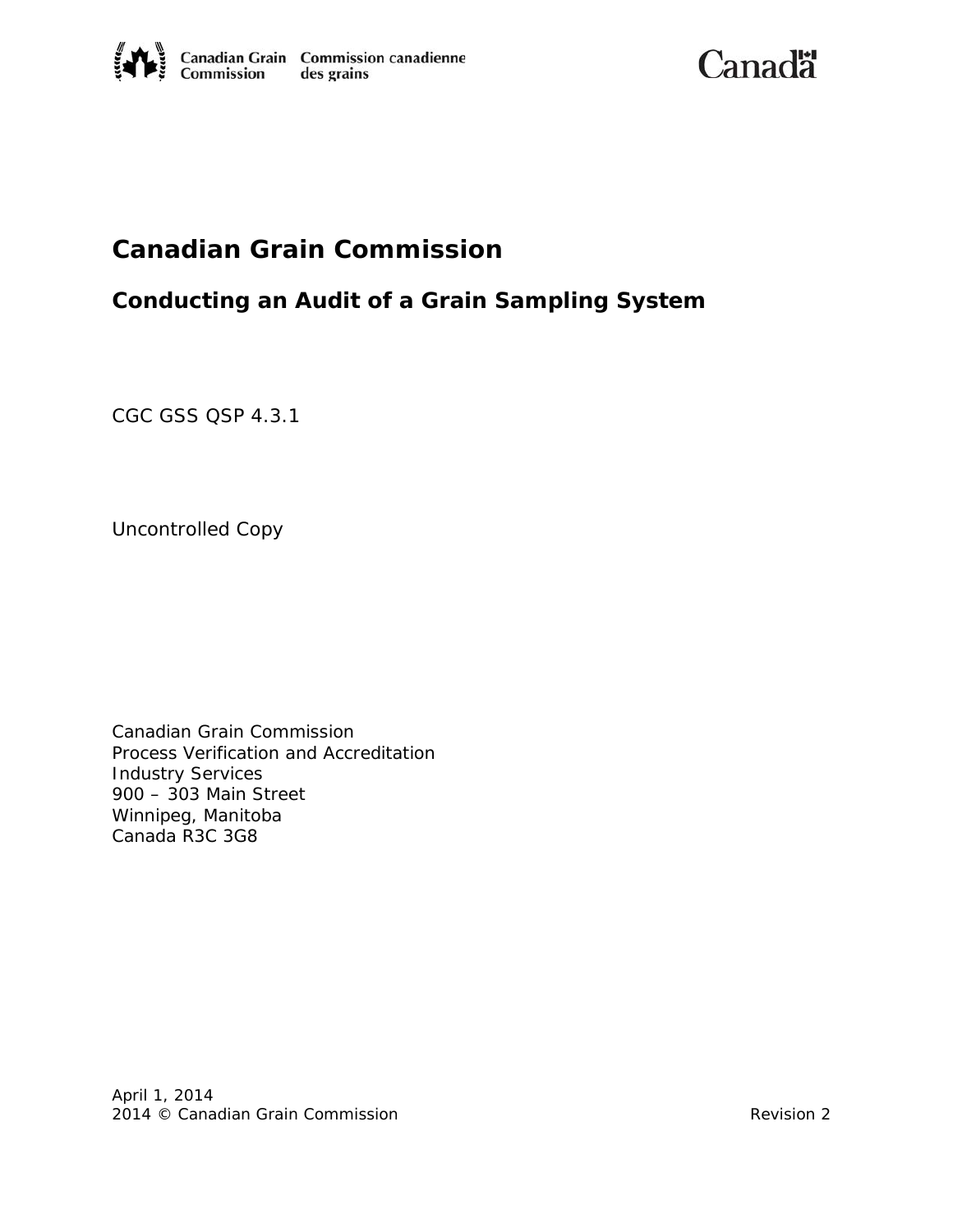## **Contents**

**Conducting an Audit of a Grain Sampling System** 

| 2.0 |                                                               |
|-----|---------------------------------------------------------------|
|     |                                                               |
| 3.0 | PREPARATION FOR AN ON-SITE ASSESSMENT  4                      |
|     |                                                               |
|     |                                                               |
|     |                                                               |
|     |                                                               |
| 4.0 |                                                               |
|     |                                                               |
|     |                                                               |
| 5.0 |                                                               |
|     |                                                               |
|     | 5.2 Actions Required when a Minor Non-Conformance is found  9 |
|     | 5.3 Actions Required when a Major Non-Conformance is found  9 |
|     | 5.4 Client Appeals of Non-Conformances or Suspension 9        |
|     |                                                               |
|     |                                                               |
|     |                                                               |
|     |                                                               |
| 7.0 |                                                               |
|     |                                                               |
|     |                                                               |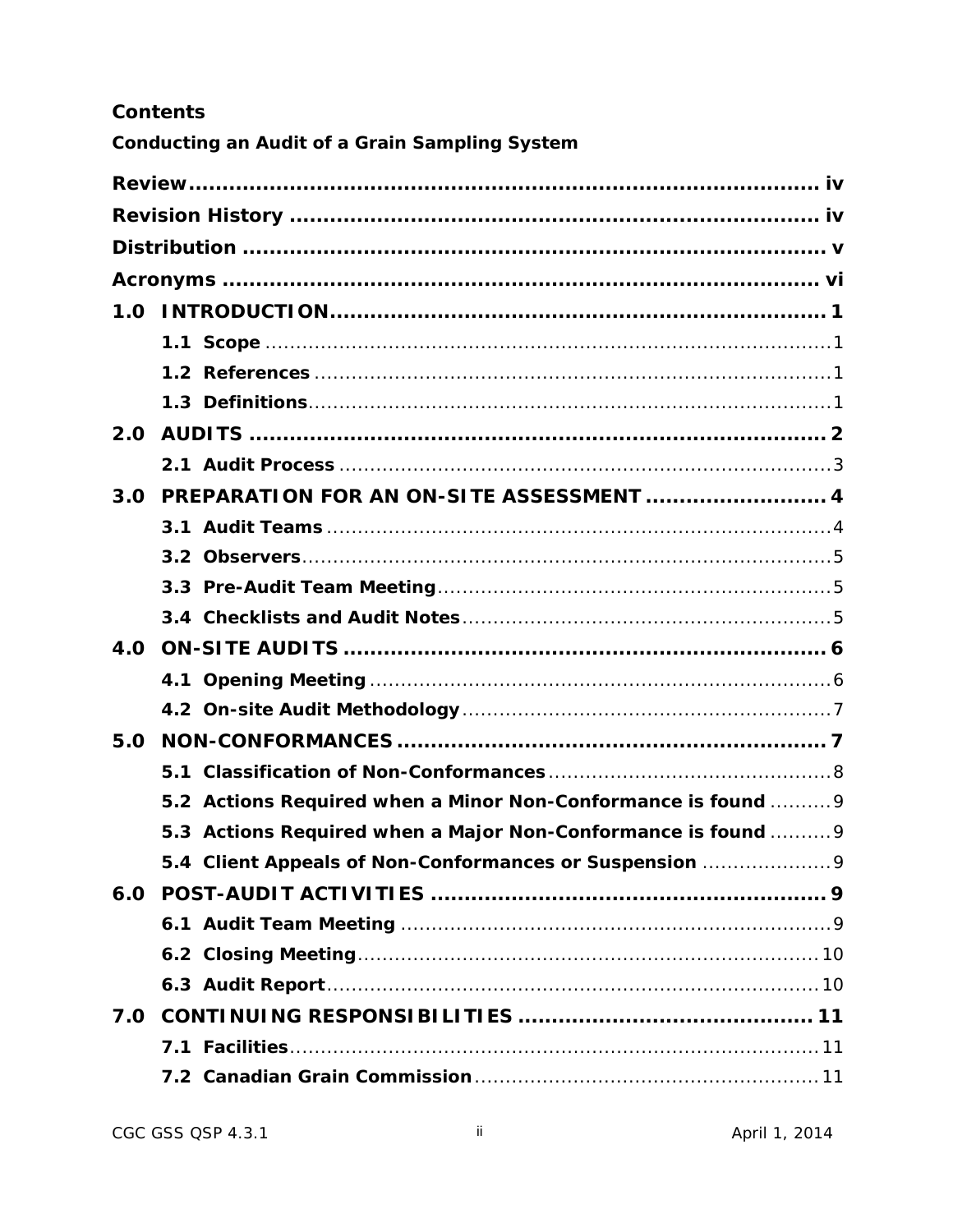| 7.3 Accredited Service Providers (ASP) and ASP Auditors 12 |  |
|------------------------------------------------------------|--|
|                                                            |  |
| APPENDIX II - Sampling System Audit Checklist  14          |  |
| APPENDIX III - Sampler Assessment Checklist  20            |  |
|                                                            |  |
|                                                            |  |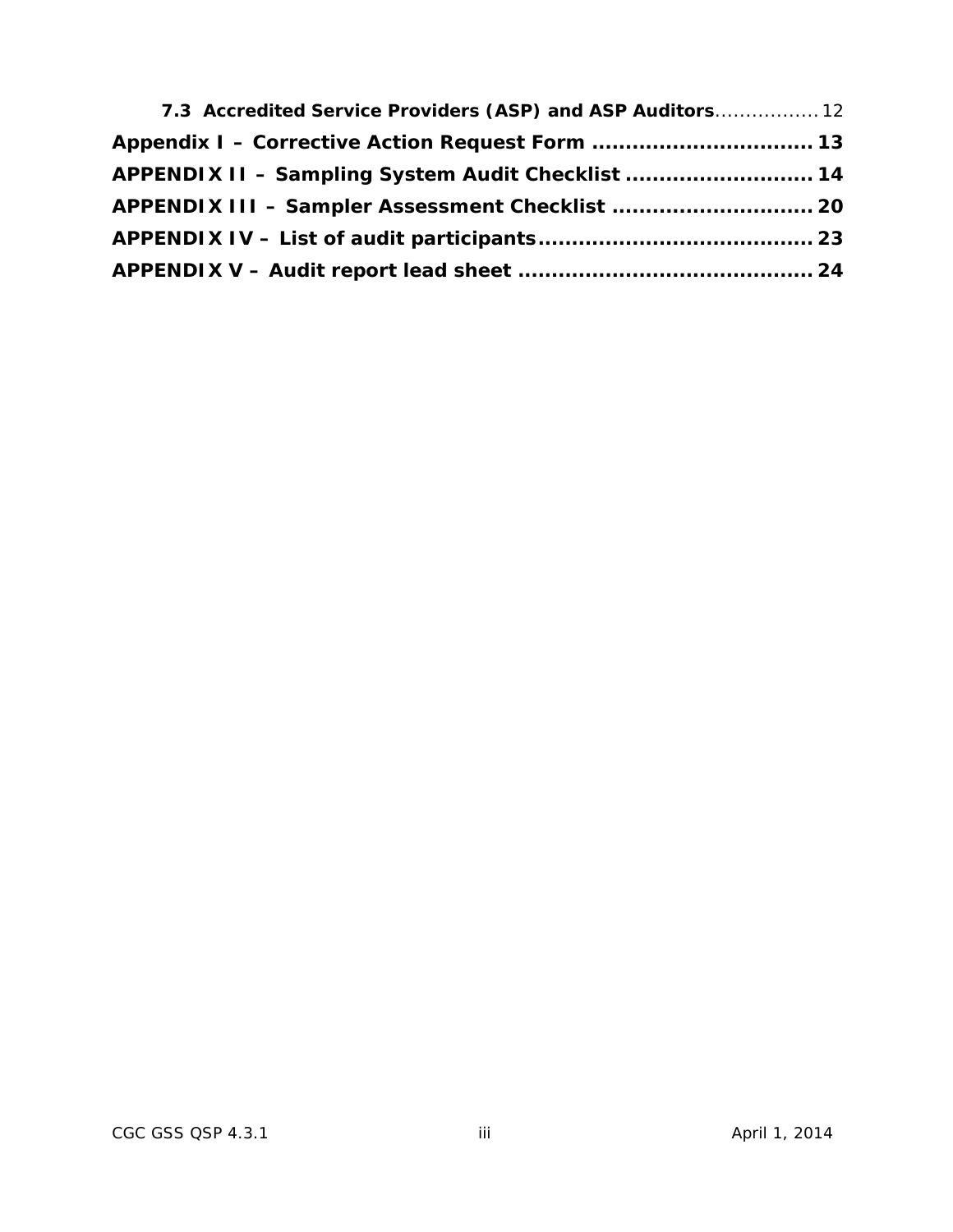## <span id="page-3-0"></span>**Review**

This Canadian Grain Commission Quality System Procedure (QSP) is subject to annual review. Revisions will be issued to ensure the QSP continues to meet current needs.

## <span id="page-3-1"></span>**Revision History**

Revisions to this QSP will be given a consecutive number and will be dated.

Please ensure that all revised pages are inserted, obsolete pages removed, and the record below is completed.

| <b>Revision No.</b> | <b>Revision Content and</b><br><b>Pages</b> | <b>Entered by</b> | <b>Date</b>    |  |  |
|---------------------|---------------------------------------------|-------------------|----------------|--|--|
| 1                   | <b>Initial Release</b>                      | E. Bernardin      | August 1, 2012 |  |  |
| $\overline{2}$      | <b>Documentation Updates</b>                | E. Bernardin      | April 1, 2014  |  |  |
| 3                   |                                             |                   |                |  |  |
| $\overline{4}$      |                                             |                   |                |  |  |
| 5                   |                                             |                   |                |  |  |
| $\boldsymbol{6}$    |                                             |                   |                |  |  |
| $\overline{7}$      |                                             |                   |                |  |  |
| 8                   |                                             |                   |                |  |  |
| 9                   |                                             |                   |                |  |  |
| 10                  |                                             |                   |                |  |  |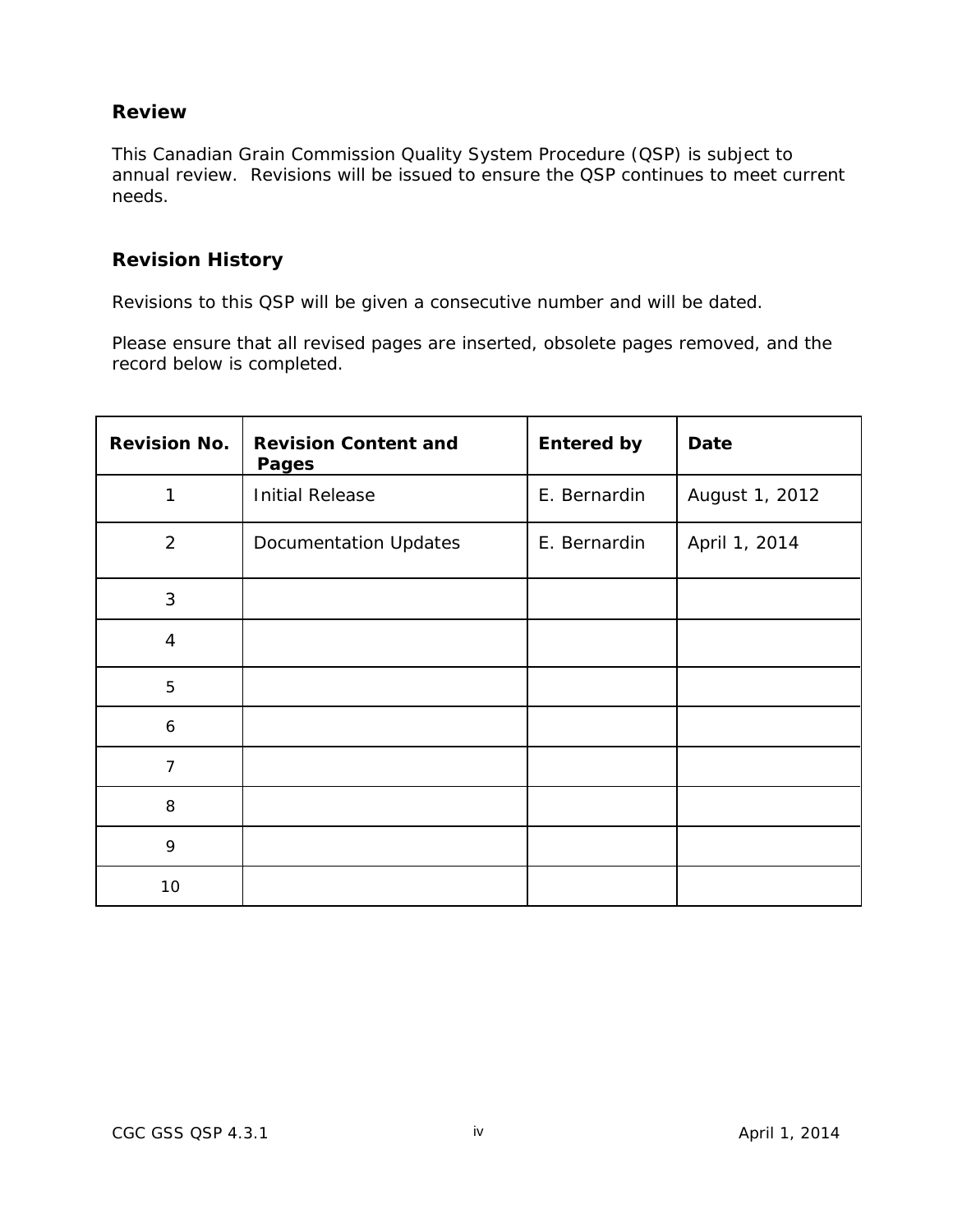## <span id="page-4-0"></span>**Distribution**

| <b>Name</b>                         | <b>Position</b>                                                                   |
|-------------------------------------|-----------------------------------------------------------------------------------|
| Laura Anderson                      | National Manager<br>Process Verification and Accreditation                        |
| Flaine Bernardin                    | Certification and Accreditation Advisor<br>Process Verification and Accreditation |
| Melonie Stoughton-Ens               | <b>HACCP Technical Advisor</b><br>Process Verification and Accreditation          |
| <b>Accredited Service Providers</b> | Master List at Process Verification and Accreditation<br>Office                   |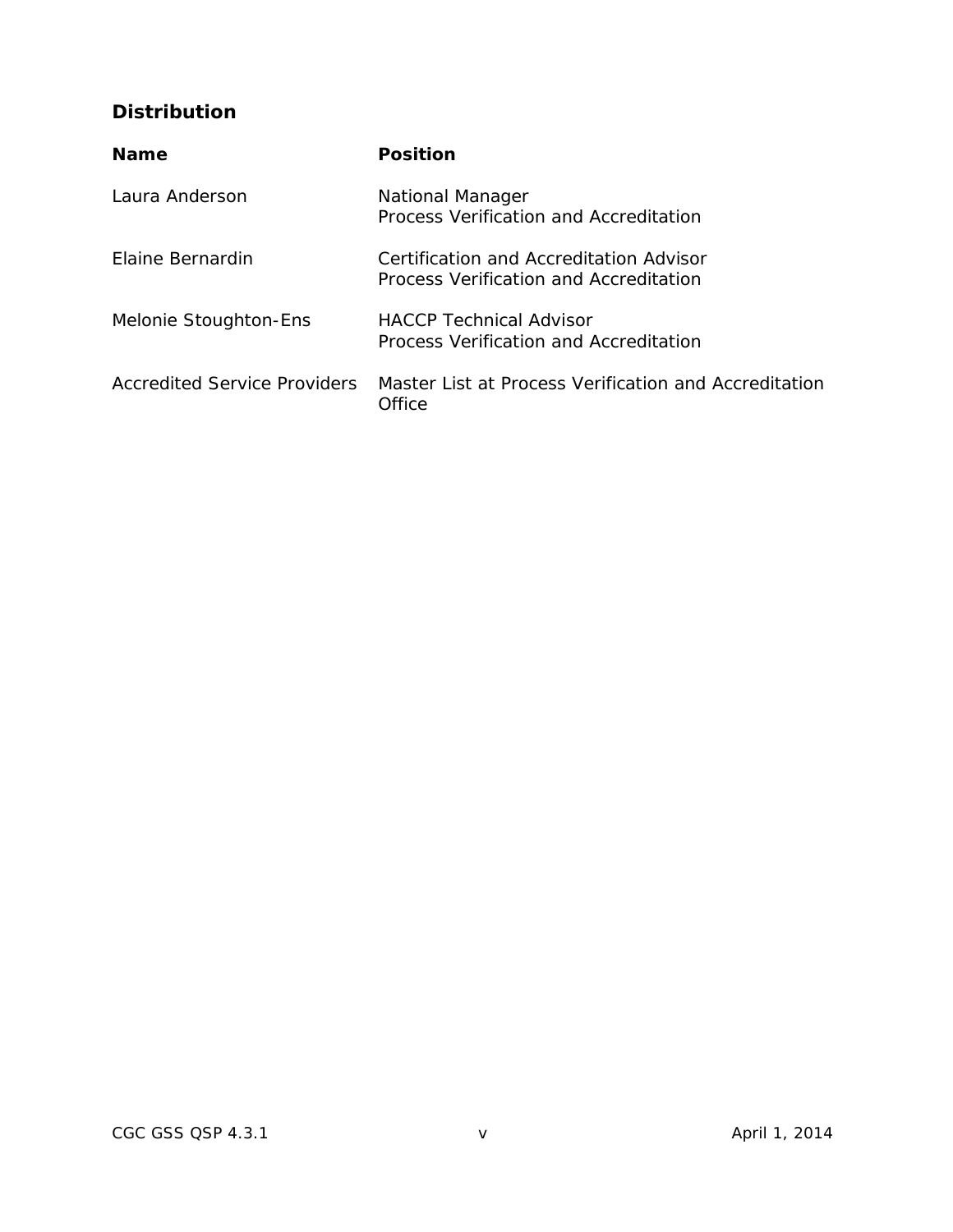## <span id="page-5-0"></span>**Acronyms**

| <b>CAR</b>  | Corrective Action Request                     |
|-------------|-----------------------------------------------|
| <b>CCSP</b> | Certified Container Sampling Program          |
| CGC         | Canadian Grain Commission                     |
| <b>GSS</b>  | <b>Grain Sampling System</b>                  |
| <b>PVA</b>  | Process Verification and Accreditation Office |
| <b>QMS</b>  | <b>Quality Management System</b>              |
| <b>QSP</b>  | <b>Quality System Procedure</b>               |
| <b>SOP</b>  | <b>Standard Operating Procedure</b>           |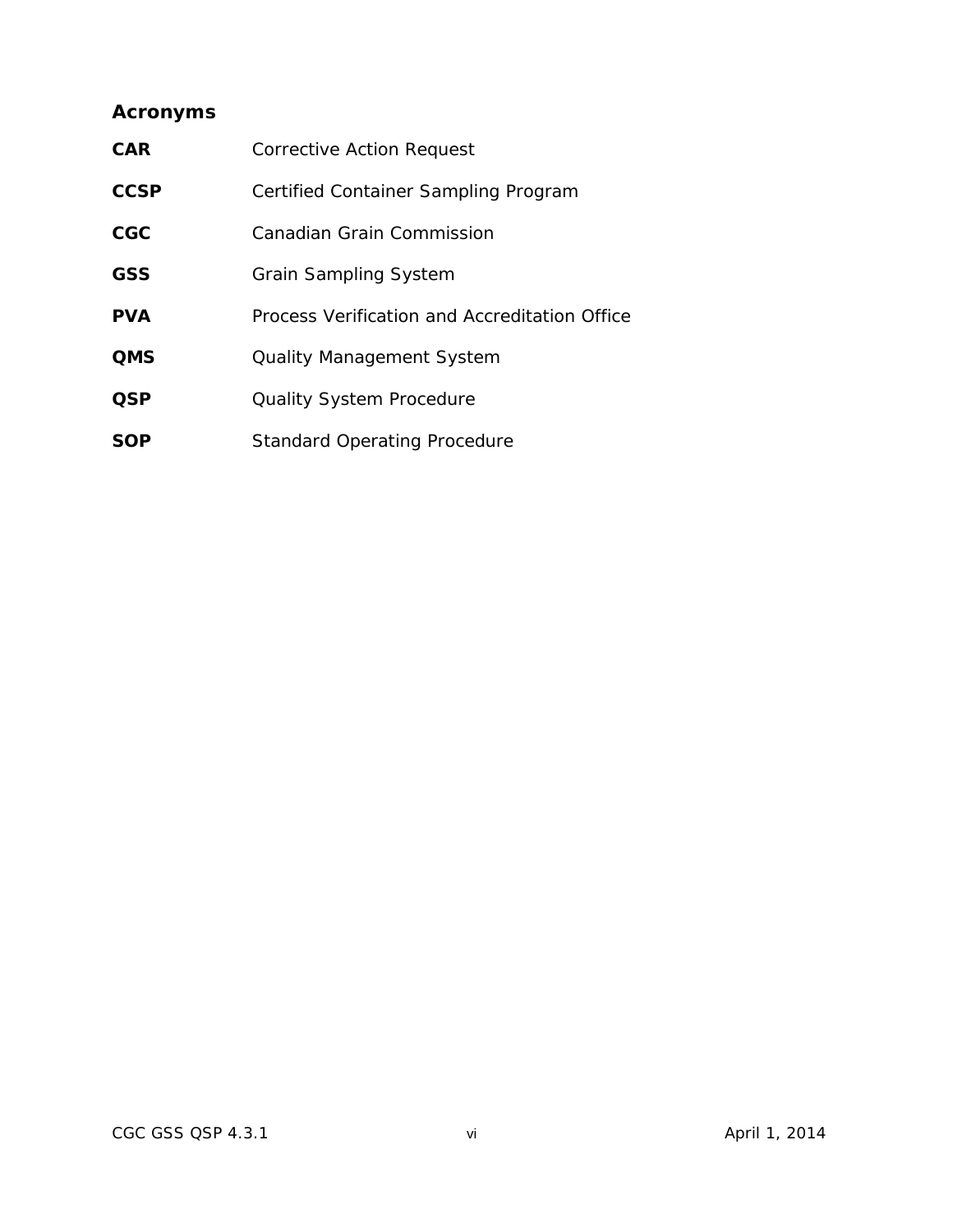## **CONDUCTING AN AUDIT OF A GRAIN SAMPLING SYSTEM**

## <span id="page-6-1"></span><span id="page-6-0"></span>**1.0 INTRODUCTION**

#### **1.1 Scope**

This document outlines the audit procedures and criteria used by third party auditors to assess grain companies' container sampling systems under the Certified Container Sampling Program (CCSP).

#### <span id="page-6-2"></span>**1.2 References**

CGC GSS STAN 3.0 – CGC Grain Sampling System Standard

CGC PROC 3.0.1 – Sampling Methods and Procedures Guide

CGC QSP 3.1.0 – Certification and Registration of Grain Companies under the CCSP and ACSP

#### <span id="page-6-3"></span>**1.3 Definitions**

**Audit Report** – a report prepared by an auditor detailing the findings of his or her audit of a grain company's container sampling program.

**Certification Period** – the three-year period for which a company's certification is valid, provided annual system audits indicate continue conformance with CGC GSS STAN 3.0.

**Certified Sampler** – An employee of a grain company, who has been trained, evaluated and deemed competent by CGC to oversee the company's CGC-certified container sampling program (CCSP). A Certified Sampler's responsibilities may include training and overseeing "Designated Samplers" (see below) to take samples according to the sampling procedures approved by the CGC as part of the company's CCSP.

**Designated Sampler** - An employee of a grain company who has been trained and deemed competent by the company's "Certified Sampler" to follow the company's sampling procedures within their CGC-certified container sampling program (CCSP). The Designated Sampler must also be evaluated by a CGC-accredited third party auditor during an on-site audit of the company's CCSP. During an on-site audit, the accredited auditor will verify that the designated sampler can correctly take samples, divide, and/or package samples (depending on the individual's assigned responsibilities) according to the company sampling procedures approved by the CGC as part of the company's CCSP.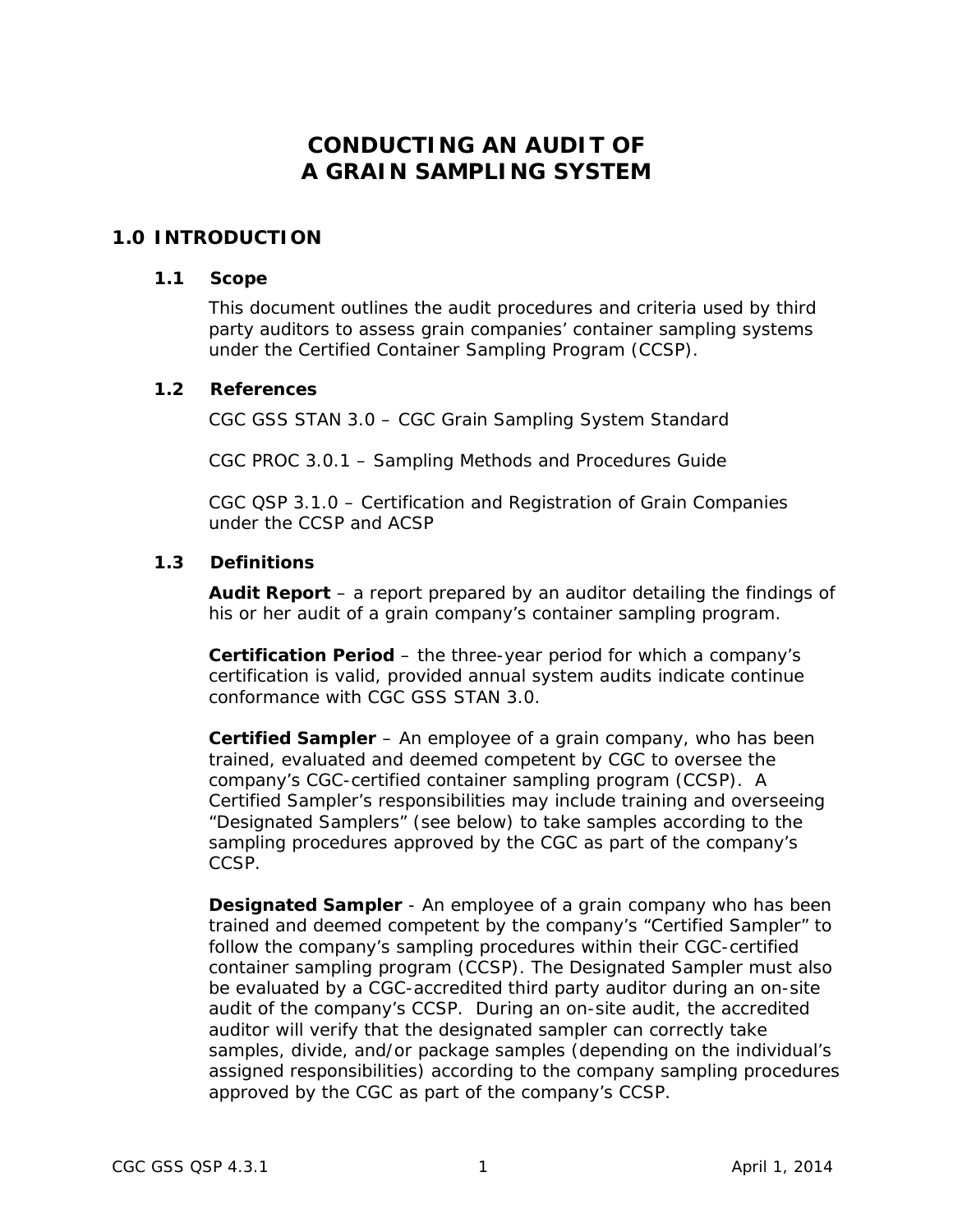**Client** – a company that has applied for certification under CCSP.

**Combined Audit** - an audit where the scope includes more than one program, e.g. CGC HACCP and CCSP.

**Document Review** – an assessment of a company's documentation to ascertain conformance with the CGC GSS STAN 3.0.

**Site Schematic** – a diagram or plan of a facility or plant which indicates how bulk or bagged product flows within the facility. The schematic also indicates where in the facility the grain is being sampled and may include floor plans of the facility and storage/bin locations. The schematic can be hand-drawn, computer or mechanically generated.

**System Audit** – a document review and complete on-site assessment conducted annually to ensure a company's sampling system continues to conform with CGC GSS STAN 3.0.

## <span id="page-7-0"></span>**2.0 AUDITS**

Audits of facilities are comprised of two components: a documentation review and an on-site assessment. The auditor will review the documentation that the facility maintains to ensure they are fulfilling the requirements of the CGC GSS STAN 3.0.

The objectives of the audit are to determine if:

- CGC-approved sites and equipment are being used;
- the facility's Grain Sampling System (GSS) and sampling documentation (Sampling Manual and relevant Standard Operating Procedures) are in compliance with the CGC GSS STAN 3.0;
- GSS documentation describes the procedures that are followed by the facility;
- personnel has received the appropriate training and conduct activities according to procedure;
- samples are taken, labelled and submitted according to program requirements; and
- traceability between samples, sub-samples and the lots that they represent can be demonstrated with appropriate records.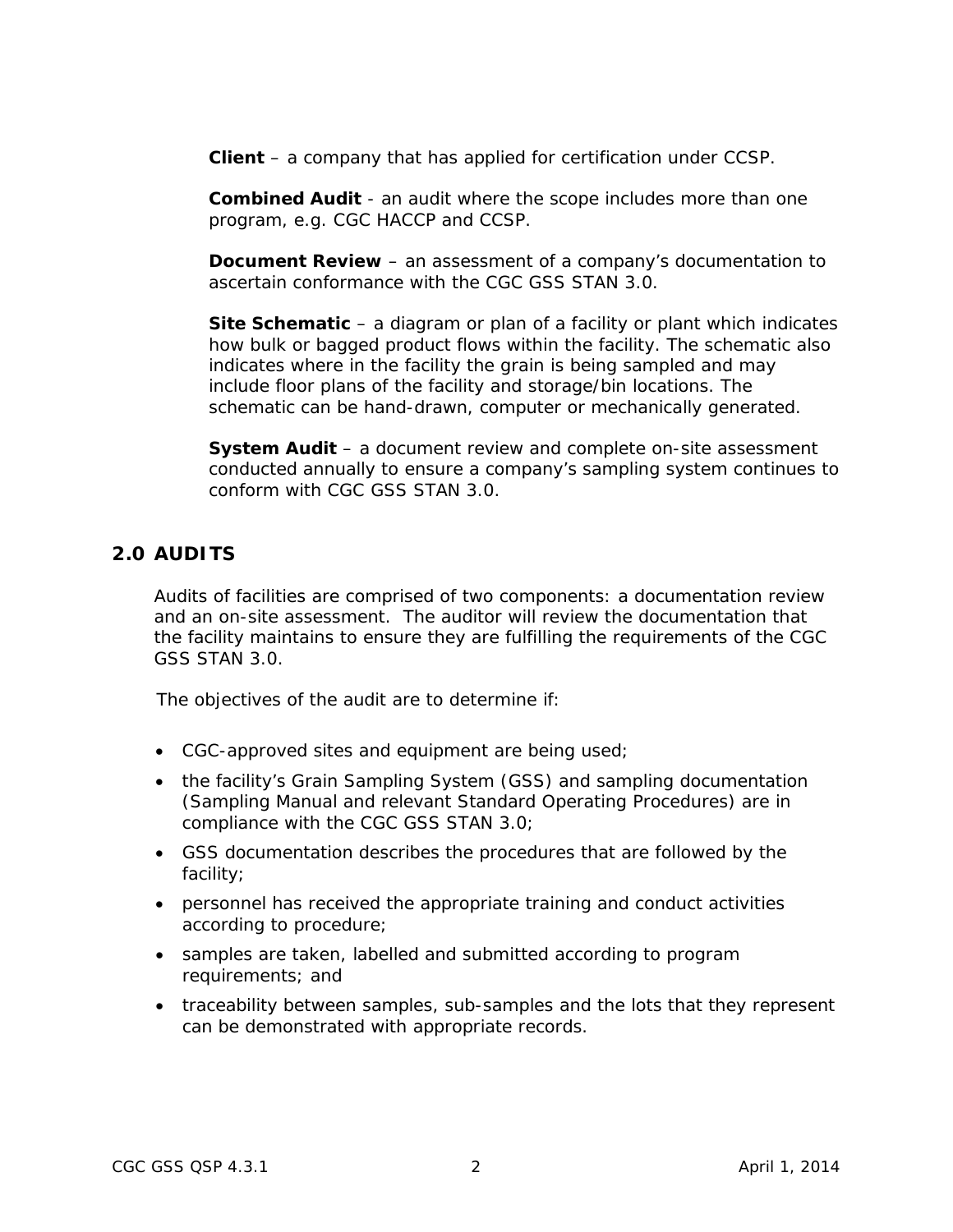## <span id="page-8-0"></span>**2.1 Audit Process**

**2.1.1** Prior to document review and the on-site assessment, the auditor shall contact the PVA to obtain the approved site schematic of the facility indicating where the sampling is to occur.

## **2.1.2 Document Review**

The client's Sampling Manual and Standard Operating Procedures (SOPs) shall be reviewed by the auditor to confirm that they meet the requirements of the CGC GSS STAN 3.0 before conducting the on-site assessment audit. For example, the document review will confirm that:

- management has approved the GSS and accepted responsibility for the process;
- the GSS documentation is current;
- a Sampling System Manager has been identified;
- the company has a process to determine and review sampling requirements;
- the company has a system to analyse the cause of nonconformances and take corrective and preventive actions;
- the company has appropriately trained personnel conducting sampling activities; and
- the company has a letter of approval from the CGC regarding the company's automatic sampling system, if applicable.

As necessary, the auditor will issue a Corrective Action Request (CAR) if changes are needed to the manual (see Appendix I for an example).

#### **2.1.3 On-site assessment**

The on-site assessment will not commence until the document review has been completed and all issues have been resolved. The on-site assessment is a systematic examination of processes and records; the observation of sampling activities; and an assessment of the sampler(s). Together, these activities confirm the implementation of the documented GSS and compliance with the requirements of the CGC GSS STAN 3.0.

If the on-site assessment has identified non-conformances, CARs will be issued to the Sampling System Manager.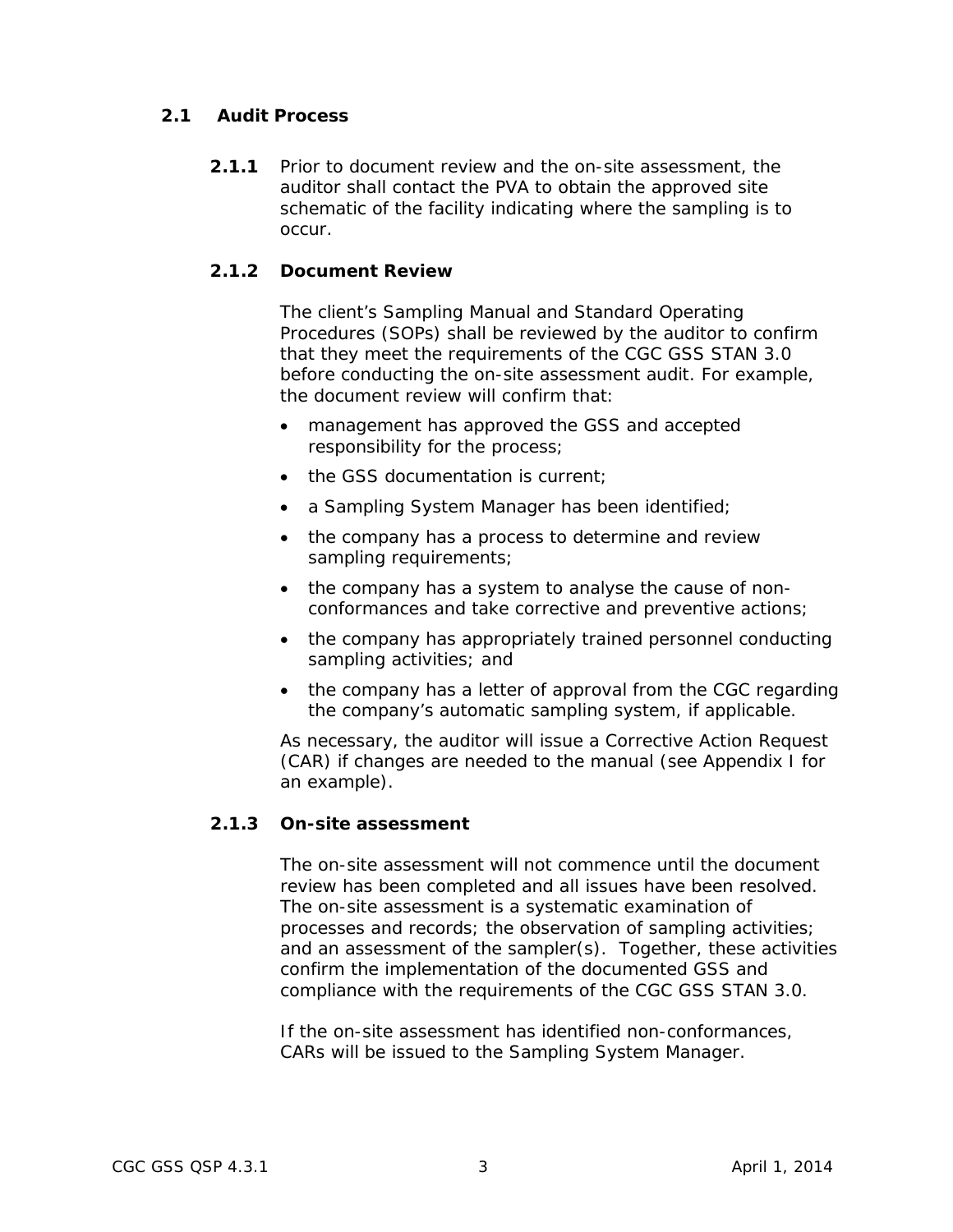A recommendation for certification may be made by the auditor even if a minor CAR has been identified, as long as the corrective action plans have been received and accepted. Verification that corrective action has been implemented must be done during the next annual audit.

A recommendation for certification may not be made if a major CAR is identified by an auditor (see 5.3 Actions Required when a major non-conformance is found).

## <span id="page-9-1"></span><span id="page-9-0"></span>**3.0 PREPARATION FOR AN ON-SITE ASSESSMENT**

#### **3.1 Audit Teams**

The composition and size of the audit team may vary between one and several, depending on the size and complexity of the facility where the audit is conducted, and the scope of the audit. A lead auditor must be designated for each audit.

The lead auditor determines the appropriate size and composition of the audit team and appoints additional auditors and technical experts accordingly. The lead auditor shall verify that each individual of the audit team has the necessary qualifications to address the scope and requirements of the planned audit.

## **3.1.1 Impartiality and Objectivity**

Confidence in the audit depends on the known and perceived independence of the auditor(s) from the facility. Auditors who have provided consulting services to a grain company within the past two (2) years cannot provide audit services to that same company.

#### **3.1.2 Responsibilities**

All auditors on the audit team are responsible for becoming familiar with:

- this audit procedure and all associated documentation; and
- the facility's organization, sampling system documentation, operating procedures, and health and safety requirements.

The lead auditor has the following additional responsibilities:

• acting as a liaison between the facility and other audit team members;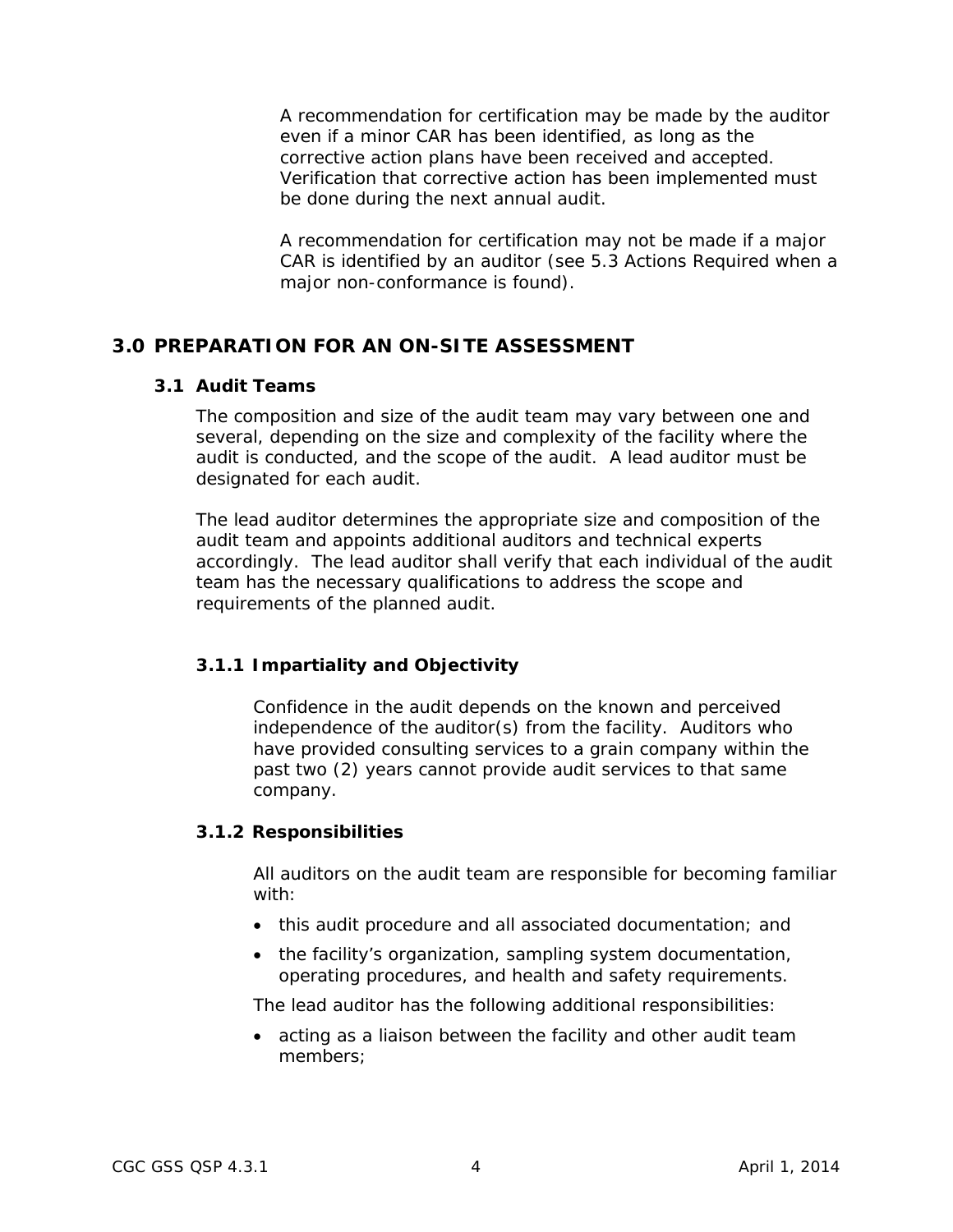- ensuring that all operations described in the client's Sampling Manual are adequately covered in the audit;
- determining the date and duration of the audit, in conjunction with the facility; and
- planning, arranging, conducting and reporting on the audit and any follow-up actions.

#### <span id="page-10-0"></span>**3.2 Observers**

When observers are part of the audit team, they must:

- have been previously approved by the facility;
- accompany the lead auditor during the entire audit;
- address comments only to the lead auditor; and
- remain with their assigned group.

## <span id="page-10-1"></span>**3.3 Pre-Audit Team Meeting**

On audits requiring an audit team, a pre-audit team meeting shall take place before the opening meeting with the facility. At the pre-audit team meeting, the lead auditor ensures that all information on the audit procedures and policies, timetables, etc., have been provided to the team members and understood by them.

The audit team members must be made fully aware of the areas of the audit they are to cover. If there are any observers participating in the audit, their responsibilities should be clearly defined and understood by the team members and the facility.

## <span id="page-10-2"></span>**3.4 Checklists and Audit Notes**

The audit checklist is an audit tool used to provide a reference to ensure that the appropriate elements of the CGC GSS STAN 3.0 are covered in an audit. They may also be used to record objective evidence of the auditor's findings and recommendations. Auditors are to retain checklists, if used, and their audit notes for a minimum of five (5) years from the date of the audit.

## **3.4.1 Sampling System Audit Checklist (optional)**

An example checklist is provided in Appendix II that auditors may use to verify that the company's GSS conforms to the requirements of the CGC GSS STAN 3.0.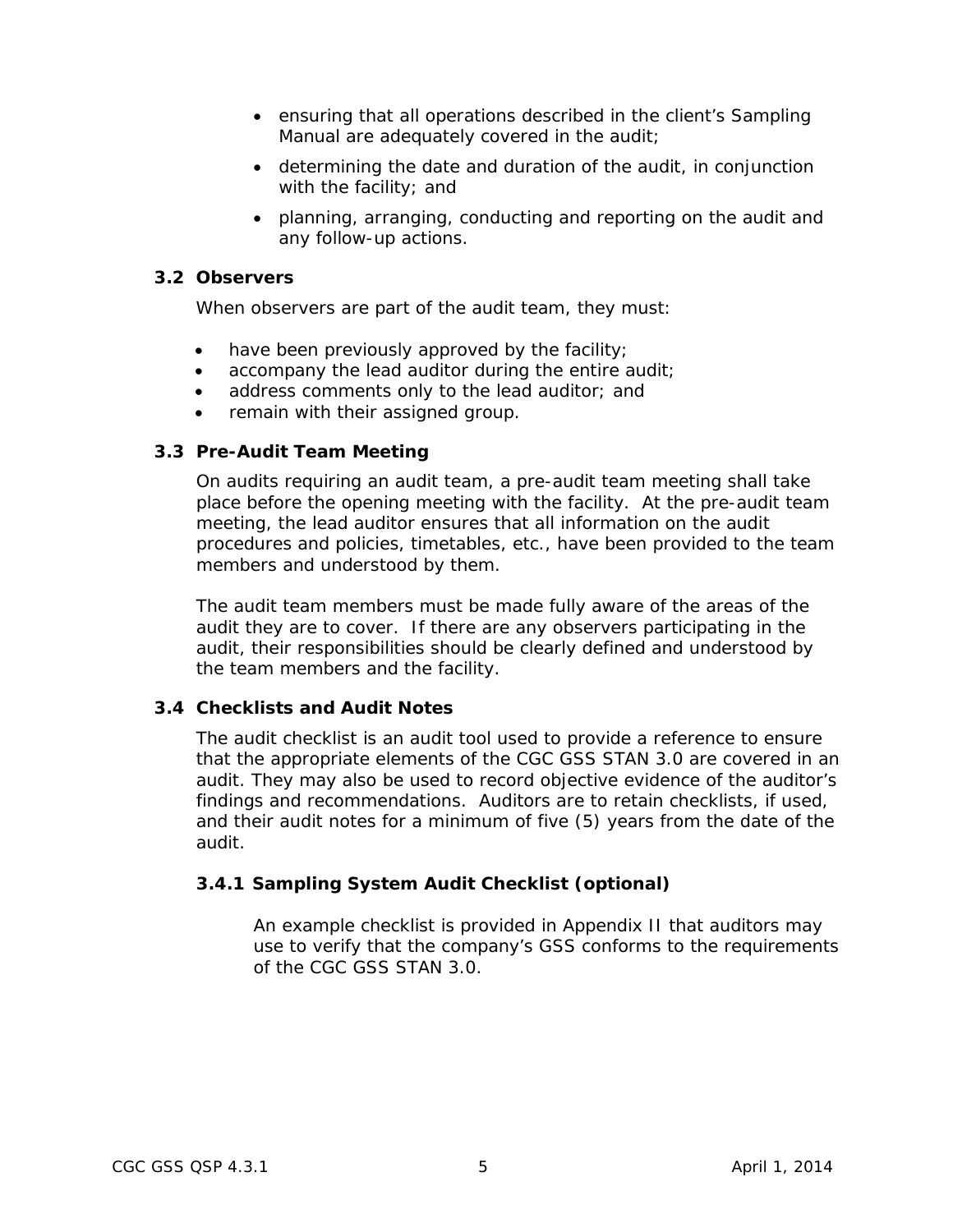#### **3.4.2 Sampler Assessment Checklist (mandatory)**

A Sampler Assessment Checklist (Appendix III) must be used by auditors to record findings related to the evaluation of each company sampler assessed and be submitted with the audit report. If the audit occurs when no products is being sampled, the auditor shall interview company certified and designated samplers.

At a minimum, the certified sampler and at least one designated sampler (if applicable) shall be observed and/or interviewed at each audit.

#### <span id="page-11-0"></span>**4.0 ON-SITE AUDITS**

During an audit, observing sampling activities and evaluating the sampler, conducting interviews, examining documents, and confirming the traceability and integrity of samples provide objective evidence that processes are being implemented as described in the facility's Sampling Manual and that the GSS is effective.

The lead auditor shall obtain and document evidence to demonstrate that:

- the facility's GSS documentation is accessible, of correct issue, and available to all staff;
- the procedures described in the facility's documentation are being adhered to;
- the sampling location and/or auto samplers as approved by CGC onsite evaluations are being used;
- the processes are being performed by competent personnel according to specifications stipulated in the relevant programs; and
- traceability and integrity of samples and sub-samples to the lot/consignment they represent is maintained.

The lead auditor will ensure that a sampler assessment checklist is completed for the certified sampler, if involved in sampling activities, and at least one designated sampler.

#### <span id="page-11-1"></span>**4.1 Opening Meeting**

An opening meeting is held with the Sampling System Manager and the facility's senior management. A record of the attendees and employees interviewed must be completed (refer to Appendix IV – List of Audit Participants – for an example).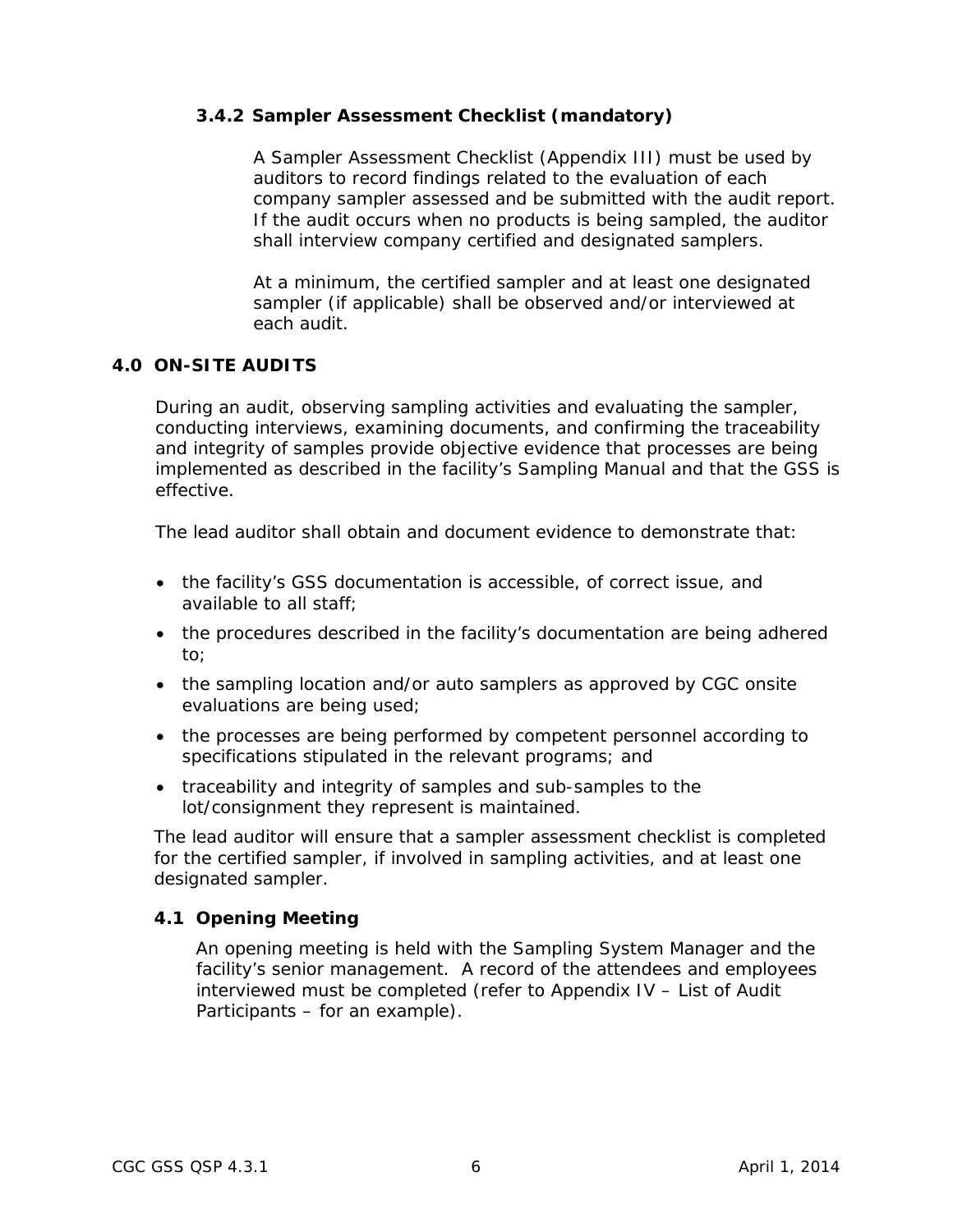The objective of the opening meeting is to:

- introduce the members of the audit team:
- describe the purpose and scope of the audit;
- explain how records will be reviewed;
- define non-conformances and review the method for handling any nonconformances that may appear during the audit;
- arrange for escorts, when necessary, to accompany the auditors during the audit;
- arrange for suitable facilities for the audit team meeting;
- agree on a tentative time for the closing meeting and invite senior management to attend;
- confirm with the facility that the audit and any information gained during the audit will remain confidential; and
- arrange a familiarization tour, if necessary, of the facility prior to the on-site audit.

#### <span id="page-12-0"></span>**4.2 On-site Audit Methodology**

Once the opening meeting is complete, the auditor(s) initiates the assessment of the client's GSS. The auditor(s) will conduct their assessment by interviewing key employees, observing sampling activities, reviewing records and confirming the traceability and integrity of samples.

Auditors are to keep notes regarding the audit, documenting information for corrective action requests, observations and positive comments. The Sampling System Audit Checklist (Appendix II) may be used to keep audit notes. The corrective actions that were implemented by the facility in response to the non-conformances identified during the document review must be verified at the following audit.

## <span id="page-12-1"></span>**5.0 NON-CONFORMANCES**

A non-conformance is found if the audit team members identify a gap that clearly does not meet the requirements of the CGC GSS STAN 3.0, or the facility's documented GSS. All non-conformances must be recorded, and a CAR form must be completed. However, prior to writing a CAR, and before the closing meeting, the facility should be informed of the gap and provided an opportunity to respond and if possible, immediately identify corrective and preventive actions.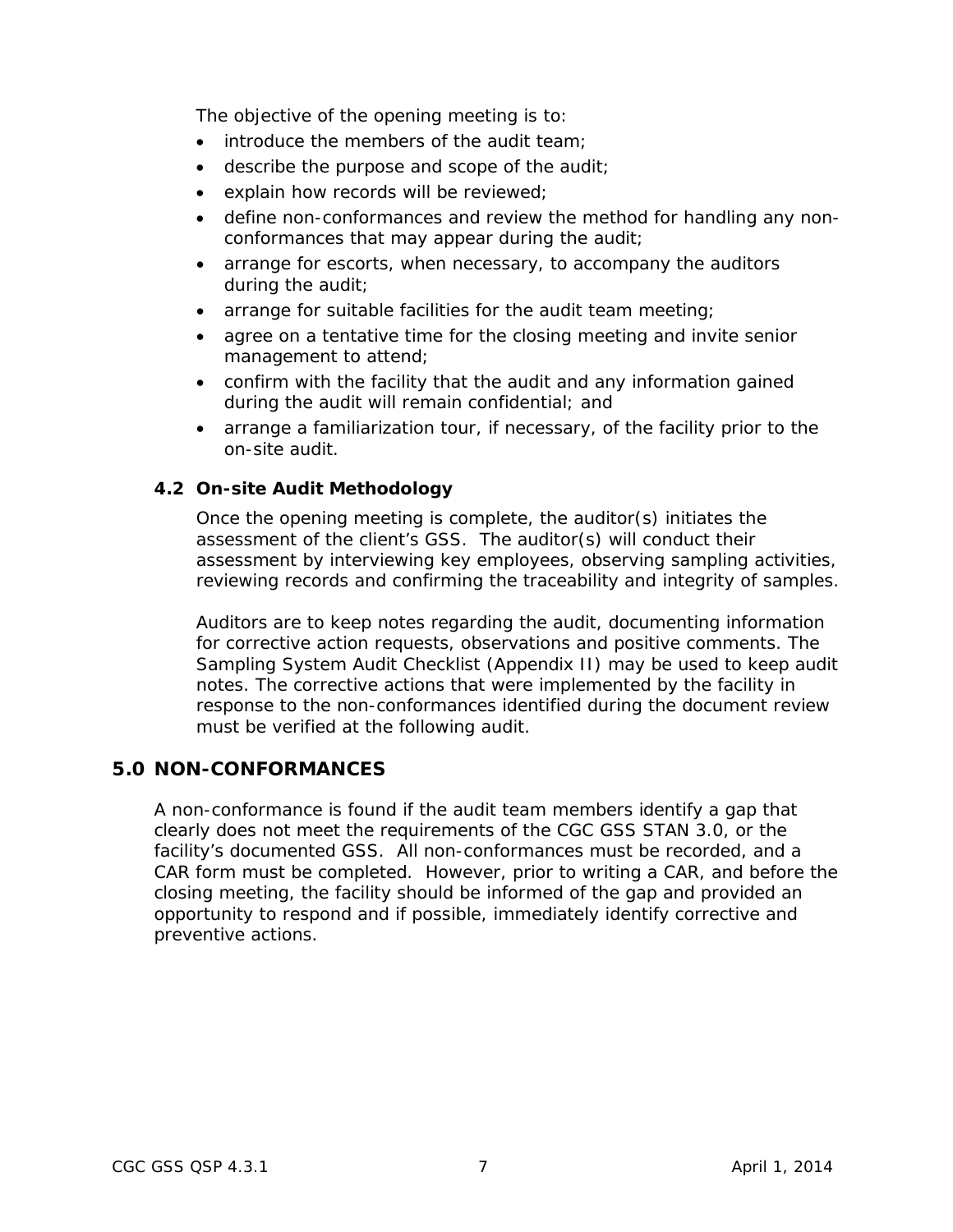## <span id="page-13-0"></span>**5.1 Classification of Non-Conformances**

Non-conformances must be classified using the following guidelines:

| Category                 | <b>Description</b>                                                                                                                                                                                            | <b>Examples</b>                                                                                                                                                                                        |
|--------------------------|---------------------------------------------------------------------------------------------------------------------------------------------------------------------------------------------------------------|--------------------------------------------------------------------------------------------------------------------------------------------------------------------------------------------------------|
| Conformance              | The requirements have<br>been fully met.                                                                                                                                                                      |                                                                                                                                                                                                        |
| Observation              | A single occurrence, by<br>itself not a risk to the<br>integrity of the sampling<br>system and the correct<br>certification of the<br>product.                                                                | A record has not been signed or<br>initialed.                                                                                                                                                          |
| Minor<br>Non-conformance | A requirement is only<br>partially implemented, but                                                                                                                                                           | Incomplete records.                                                                                                                                                                                    |
|                          | there is minimal risk to the<br>loss of sample integrity or<br>traceability.                                                                                                                                  | Not retaining sample if indicated to<br>do so in the Standard Operating<br>Procedure or Sampling Manual                                                                                                |
| Major<br>Non-conformance | Absence or system failure<br>against a requirement of<br>the standard that is likely<br>to impact the sample<br>integrity or traceability of<br>the sample to the lot of<br>grain from which it was<br>taken. | Sampling processes are not<br>documented.<br>Sampling processes not occurring<br>as documented:<br>o wrong sampling tool<br>o wrong sampling location<br>o fraudulently completed records<br>and forms |
|                          |                                                                                                                                                                                                               | o grabbed sample with hand<br>instead of a measurable<br>instrument<br>o sampled vertically using a<br>double-sleeve trier without using<br>partitions (plugs)                                         |
|                          |                                                                                                                                                                                                               | Not using a Boerner-type divider to<br>divide the composite sample.                                                                                                                                    |
|                          |                                                                                                                                                                                                               | No CGC approval of company's<br>automatic sampling system (no<br>letter of approval from CGC).                                                                                                         |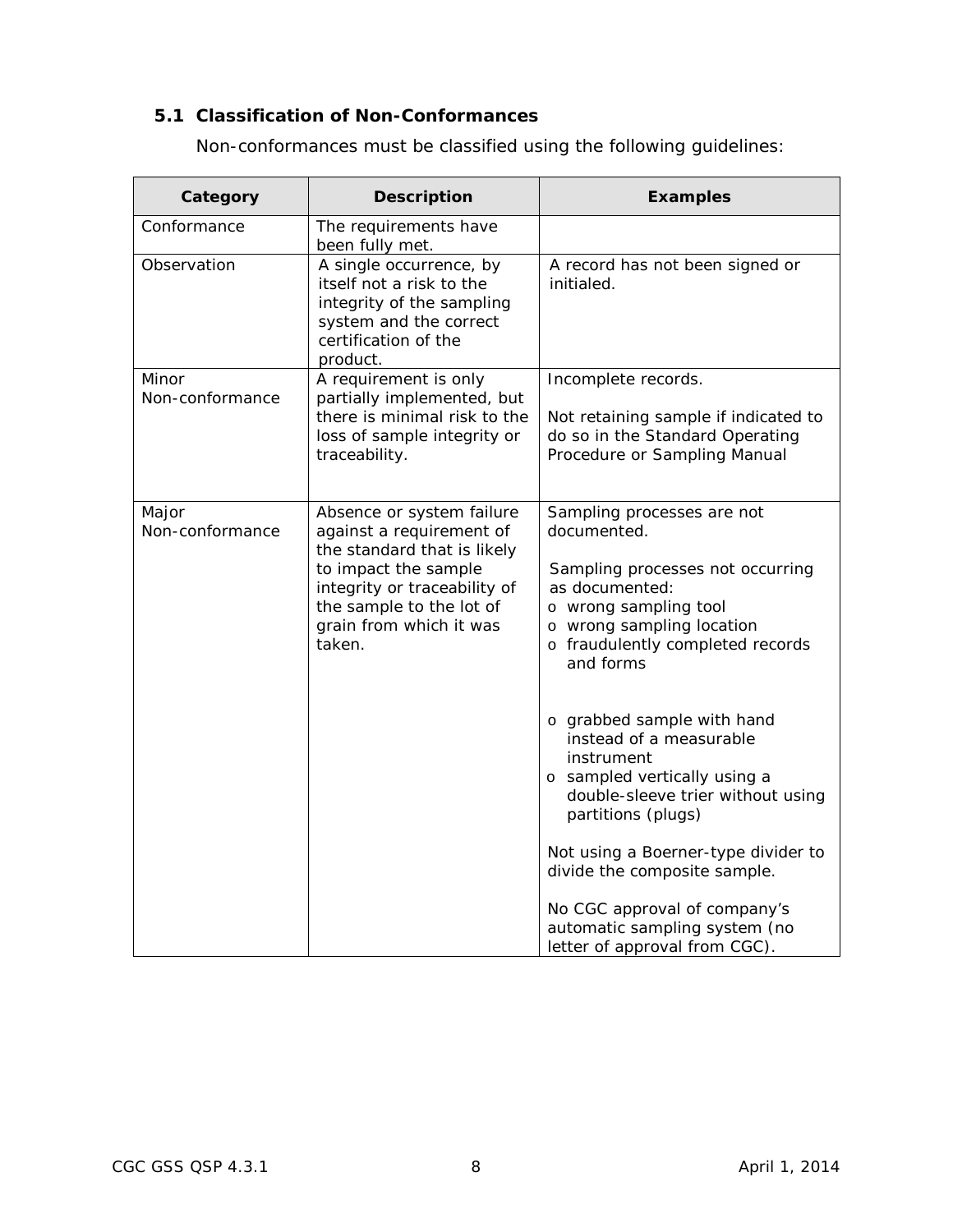#### <span id="page-14-0"></span>**5.2 Actions Required when a Minor Non-Conformance is found**

The facility is required to submit its corrective action plan with respect to minor non-conformances to the auditor within ten (10) working days of the audit, although some facilities may be in a position to provide their corrective action plan when they sign the CAR at the closing meeting. A recommendation for certification may be submitted by the auditor with open CARs, as long as the action plans have been received and accepted. Facilities are expected to take corrective action for minor nonconformances. These corrective actions must have been implemented and closed before the next system audit. They shall be verified at the next system audit.

## <span id="page-14-1"></span>**5.3 Actions Required when a Major Non-Conformance is found**

When a major non-conformance is identified during an audit, the facility must be notified and the necessary objective evidence must be provided (e.g. forms and/or documents that demonstrate the process breakdown). The company is required to submit its corrective action plan with respect to a major non-conformance to the auditor within five (5) working days of the audit. The company then has twenty (20) working days to correct the major non-conformance as outlined in the plan. The audit report will indicate that a major non-conformance was found and the corrective action plan that the auditor has approved has been implemented. The auditor is responsible for verifying that the correction action has taken place and conveying that information, along with the supporting objective evidence, to the PVA. If the company fails to take corrective action within twenty (20) working days, the company's certification will be deferred or withdrawn.

#### <span id="page-14-2"></span>**5.4 Client Appeals of Non-Conformances or Suspension**

If a facility disagrees with the issuance of a CAR or recommendation for suspension, the facility can appeal to the PVA in writing. Within ten (10) days of receiving a written appeal, the PVA will initiate the appeal process as documented in the application procedure (CGC QSP 3.1.0). Auditor recommendations will be supported at all times, unless an investigation indicates otherwise.

## <span id="page-14-4"></span><span id="page-14-3"></span>**6.0 POST-AUDIT ACTIVITIES**

#### **6.1 Audit Team Meeting**

Upon completion of the implementation or recertification audit, the audit team gathers and reviews the completed checklists and/or the audit notes, including the noted non-conformances. The team decides which non-conformances merit a CAR, and completes the appropriate forms.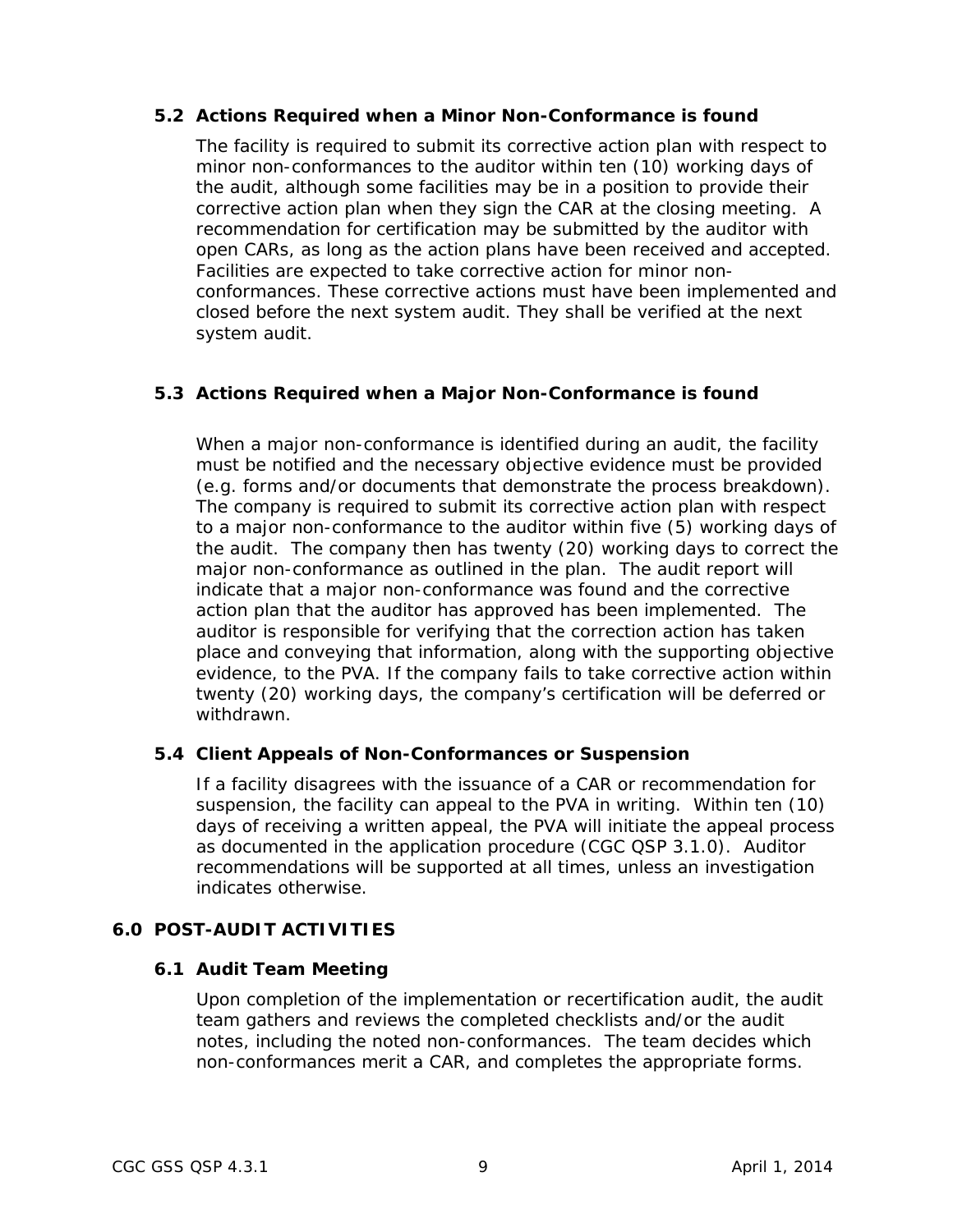The lead auditor should consolidate any non-conformances which arise from different parts of the operation, but which all relate back to a common element of the CGC GSS STAN 3.0.

If the audit reveals areas of the system that could benefit from improvement, but were not out of compliance, these may be brought forward to the facility as observations.

The facility's Sampling System Manager should be fully informed of the audit findings prior to the closing meeting.

### <span id="page-15-0"></span>**6.2 Closing Meeting**

The closing meeting is chaired by the lead auditor, and should include all audit team members, the Sampling System Manager and the facility's senior management. During the meeting, the lead auditor should:

- present an objective overview of the audit, starting with the positive aspects and any general observations;
- discuss any adverse findings from the audit as detailed on the CARs;
- obtain signatures on any CARs raised as an acknowledgement that the findings are understood by the facility;
- inform the Sampling System Manager of the required date for the submission of corrective action plans and the intended issue date for the audit report;
- inform the facility that a recommendation will or will not be forthcoming, but final certification is the decision of the CGC; and
- leave copies of the CARs with the facility.

#### <span id="page-15-1"></span>**6.3 Audit Report**

As soon as possible after the completion of the audit and once the corrective action plans have been received and accepted, the lead auditor prepares the audit report. The completed audit report, and required appendices, must be sent to the CGC within twenty (20) working days of the acceptance of the corrective action plans. The auditor keeps a copy of the entire report and provides a copy to the facility.

## **6.3.1 Recommendations for Certification**

If, as the result of the audit, the lead auditor determines that the GSS has been effectively implemented and that sampling activities are conducted according to procedure, a recommendation for certification shall be made.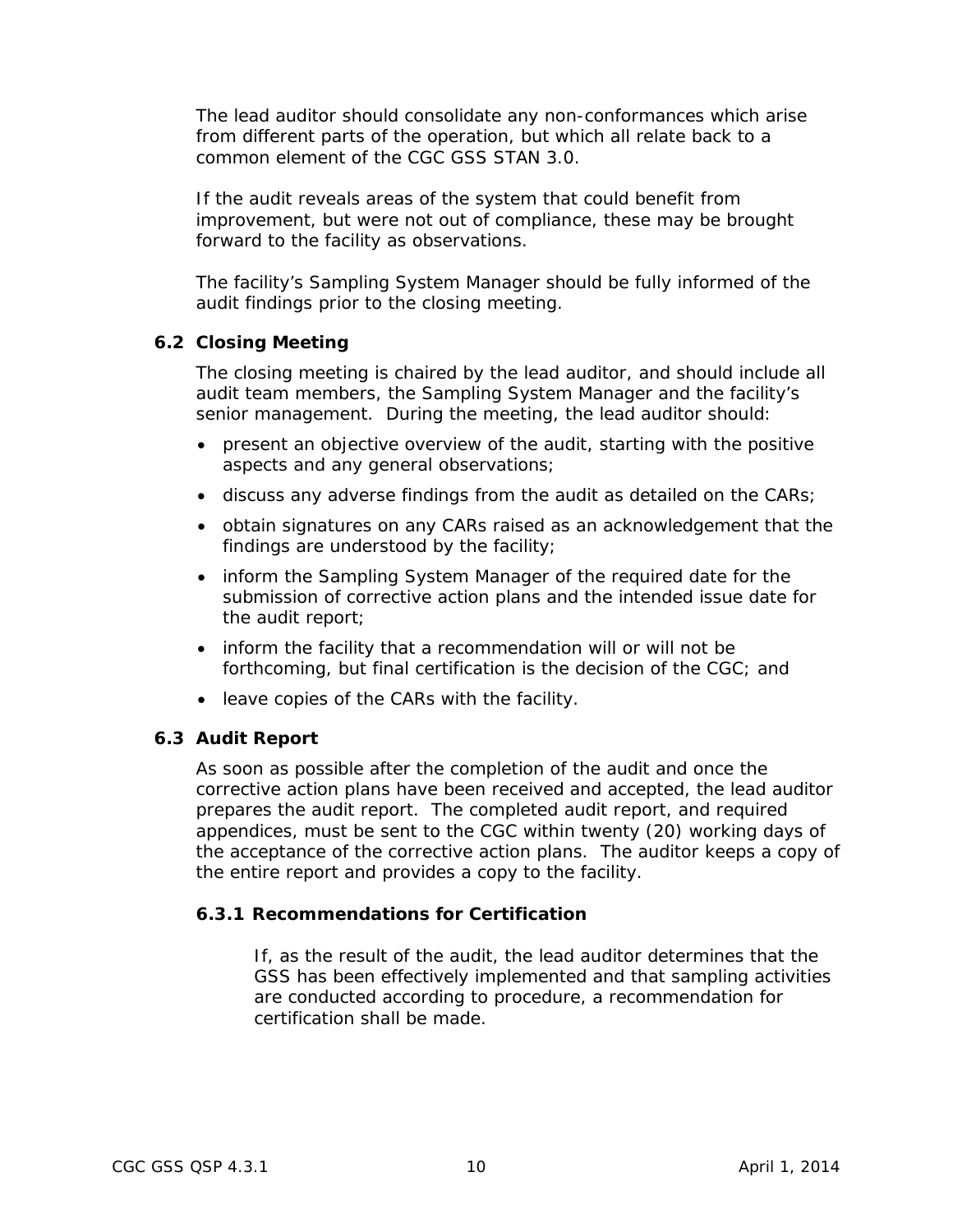## **6.3.2 Audit Report Format**

An Audit Report Lead Sheet (Appendix V) must be completed and be the first page for each audit report, followed by a brief narrative report under the following headings:

- Strengths or positive statements
- Observations
- Summary of Corrective Action Requests
- Statement that traceability and integrity of the appropriate number of samples and sub-samples to the lot has been confirmed
- Statement of conformity and recommendation for certification

If the audit report reflects the results of a combined audit, it should be clear which of the findings described refer to the CGC program.

Copies of CARs issued and the sampler assessment checklist must be submitted to the CGC with the audit report.

6.3.3 Objective evidence to be kept on file by auditors

It is the responsibility of the auditors to retain the checklists and/or auditor notes as objective evidence on file for a period of five (5) years after the date of the audit. Auditor files may be subject to review as part of a monitoring program.

## <span id="page-16-1"></span><span id="page-16-0"></span>**7.0 CONTINUING RESPONSIBILITIES**

#### **7.1 Facilities**

Facilities that have been successful in obtaining certification of their GSS shall:

- continue to adhere to their Sampling Manual and Standard Operating Procedures;
- maintain complete and accurate records as specified by their Sampling Manual; and
- participate in the ongoing audit program as described in Section 2.1 of this QSP.

#### <span id="page-16-2"></span>**7.2 Canadian Grain Commission**

The CGC's Process Verification and Accreditation Office is responsible for:

• maintaining the CGC GSS STAN 3.0 and advising all facilities and auditors of changes to the standard;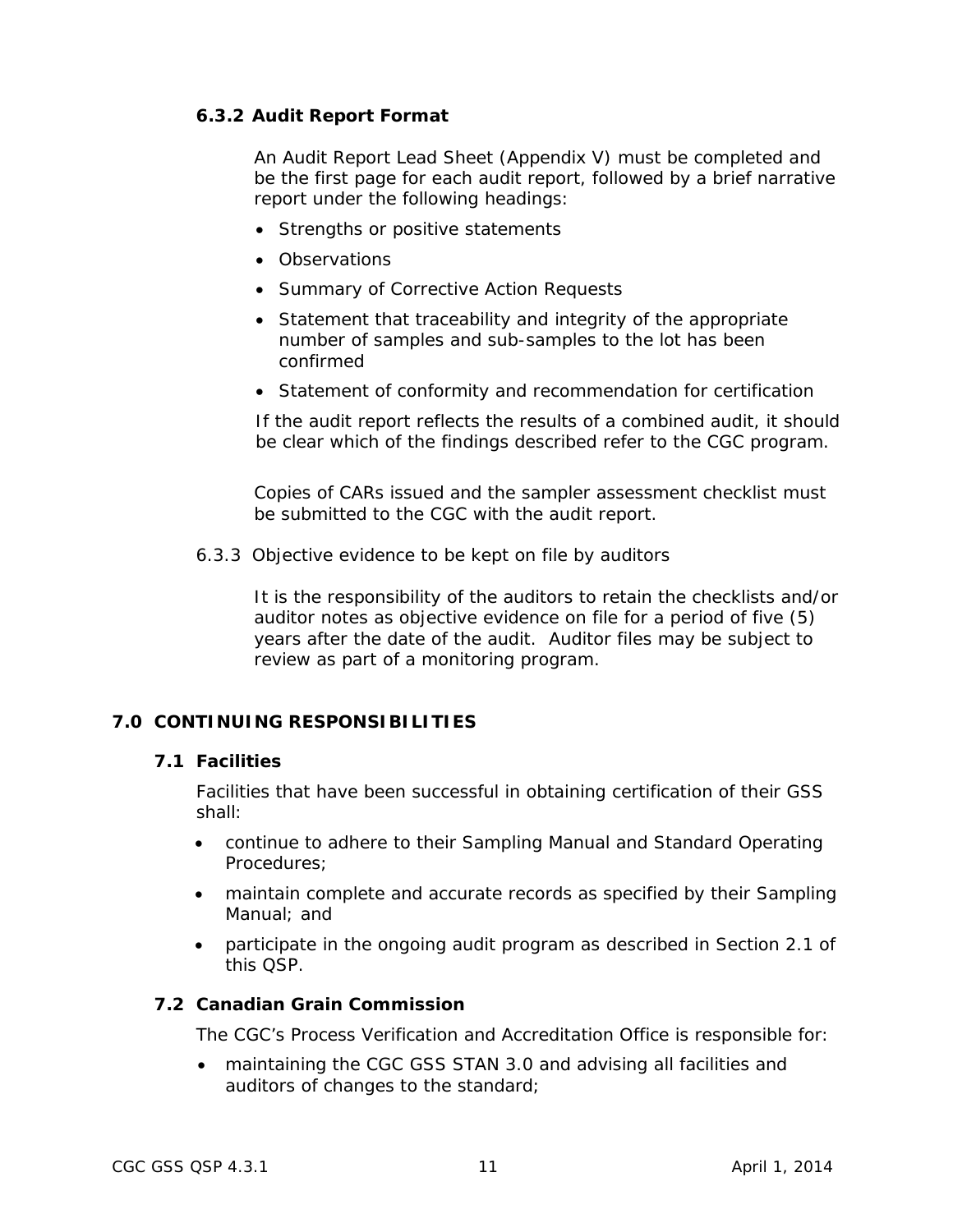- maintaining a database that includes information on audits and other information essential to the operation of the program; and
- advising companies when they are due for annual system audits.

### <span id="page-17-0"></span>**7.3 Accredited Service Providers (ASP) and ASP Auditors**

The ASPs and ASP auditors are responsible for:

- advising the CGC when audits are scheduled;
- ensuring that annual system audits are conducted as part of the ongoing audit program agreement with the client company; and
- maintaining records of objective evidence collected during audits as required under 6.3.3.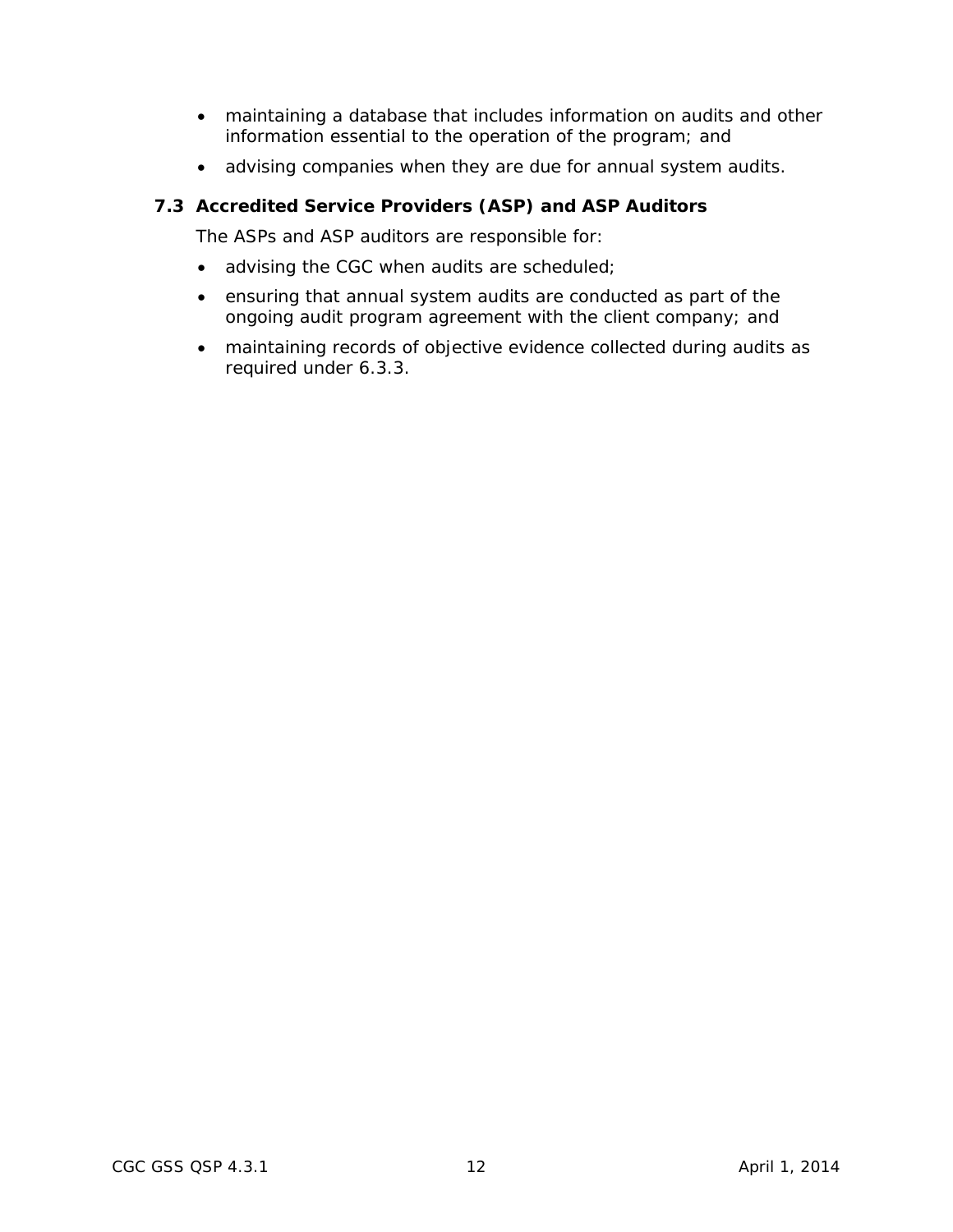## <span id="page-18-0"></span>**Appendix I – Corrective Action Request**

PVA-CSP-04

 $\blacksquare$ 

Form is available in a fillable Word format as part of the toolkit at [http://www.grainscanada.gc.ca/pva-vpa/container-contenant/atac-acct-eng.htm.](http://www.grainscanada.gc.ca/pva-vpa/container-contenant/atac-acct-eng.htm)

| Audit team leader Name                                              | Signature ____________________   |  |  |  |  |
|---------------------------------------------------------------------|----------------------------------|--|--|--|--|
| Client representative Name _______________                          | Signature ______________________ |  |  |  |  |
|                                                                     |                                  |  |  |  |  |
|                                                                     |                                  |  |  |  |  |
| Verification of corrective and preventive action taken - CAR closed |                                  |  |  |  |  |
| Auditor                                                             |                                  |  |  |  |  |
| Signature _________<br><u> 1980 - Jan Barbarat, manala</u>          |                                  |  |  |  |  |
| Auditee                                                             |                                  |  |  |  |  |

٦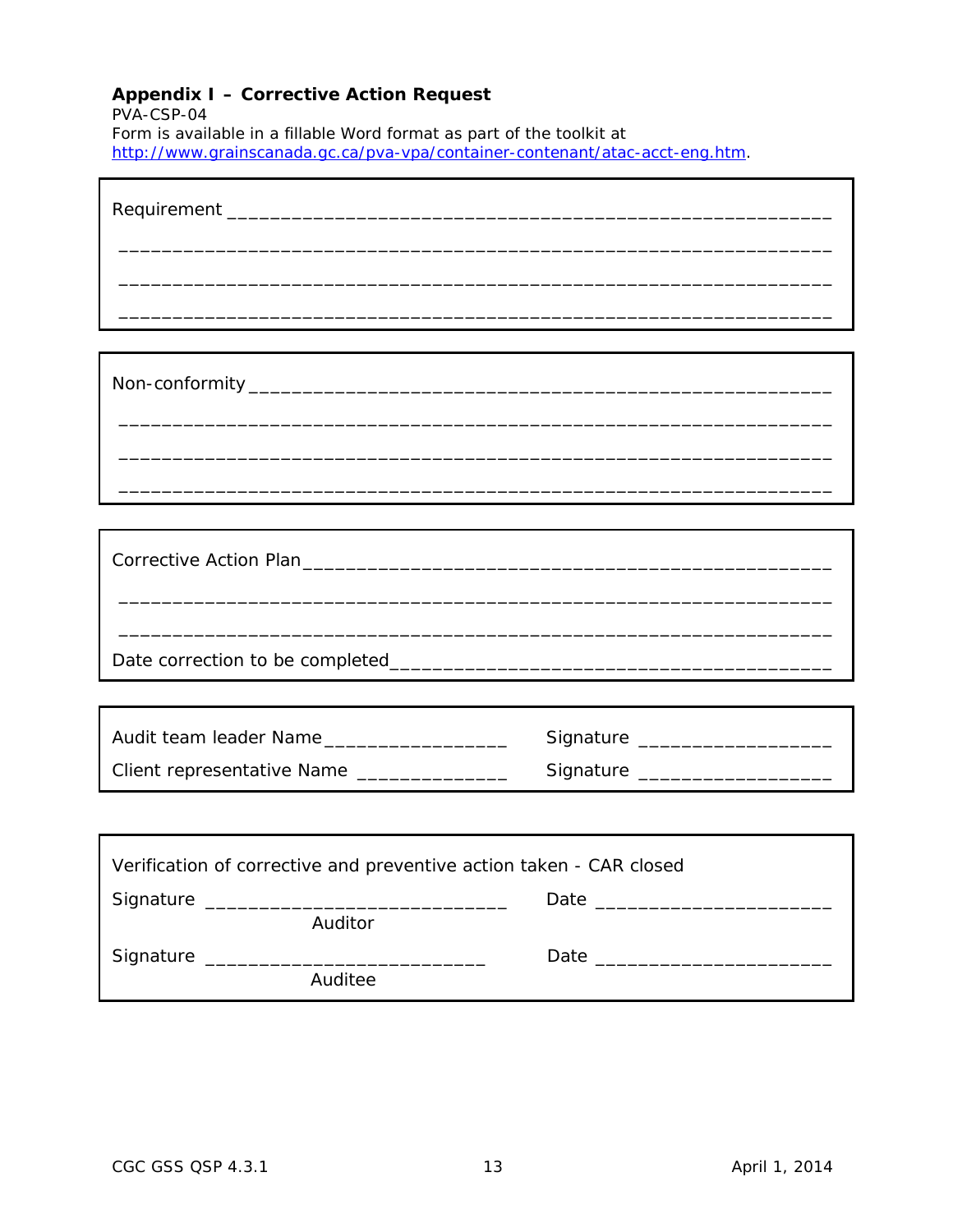## <span id="page-19-0"></span>**APPENDIX II – Sampling System Audit Checklist**

PVA-CSP-05 Form is available in a fillable Word format as part of the toolkit at [http://www.grainscanada.gc.ca/pva-vpa/container-contenant/atac-acct-eng.htm.](http://www.grainscanada.gc.ca/pva-vpa/container-contenant/atac-acct-eng.htm)

| <b>Audit Information</b>                           |                                     |  |  |  |  |
|----------------------------------------------------|-------------------------------------|--|--|--|--|
| <b>Audit date:</b>                                 |                                     |  |  |  |  |
|                                                    |                                     |  |  |  |  |
|                                                    |                                     |  |  |  |  |
| Auditor(s):                                        |                                     |  |  |  |  |
|                                                    |                                     |  |  |  |  |
| <b>Audited company name:</b>                       |                                     |  |  |  |  |
| <b>Location:</b>                                   |                                     |  |  |  |  |
| No. of sites:                                      |                                     |  |  |  |  |
| Auditee representative/<br><b>Primary contact:</b> |                                     |  |  |  |  |
| Type of audit:                                     | Implementation audit                |  |  |  |  |
|                                                    | 1 <sup>st</sup> annual system audit |  |  |  |  |
|                                                    | 2 <sup>nd</sup> annual system audit |  |  |  |  |
|                                                    | <b>Recertification audit</b>        |  |  |  |  |
| <b>Audit duration:</b>                             |                                     |  |  |  |  |
| <b>Auditor signature:</b>                          |                                     |  |  |  |  |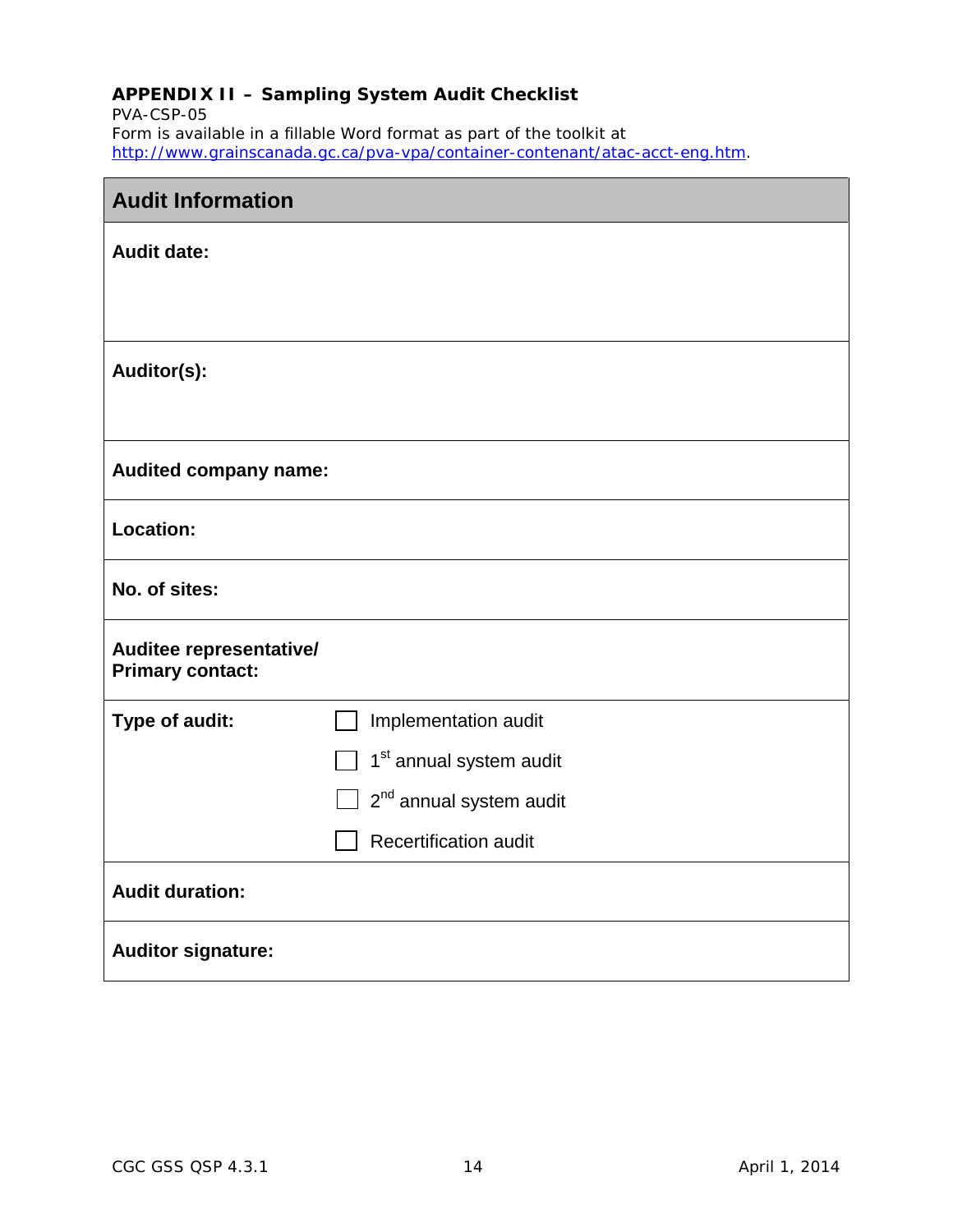| <b>SAMPLING SYSTEM REQUIREMENTS</b>                                                                                              |   | <b>COMPLIES?</b>            |     | <b>COMMENTS</b> |
|----------------------------------------------------------------------------------------------------------------------------------|---|-----------------------------|-----|-----------------|
|                                                                                                                                  | Y | N                           | N/A |                 |
| <b>4.0 General Requirements</b>                                                                                                  |   |                             |     |                 |
| The company shall establish, document, implement<br>and maintain a Grain Sampling System (GSS).                                  |   |                             |     |                 |
| 5.0 Documentation Requirements                                                                                                   |   |                             |     |                 |
| 5.1 General                                                                                                                      |   |                             |     |                 |
| Grain handling facilities have a documented GSS<br>consisting of:                                                                |   |                             |     |                 |
| A sampling manual, including a plant schematic<br>identifying the flow of product and the area<br>where sampling will take place |   |                             |     |                 |
| SOPs for each type of sampling that occurs<br>٠                                                                                  |   |                             |     |                 |
| Other documents required for the planning,<br>٠<br>operation and control of sampling                                             |   |                             |     |                 |
| 5.2 Control of Documents                                                                                                         |   |                             |     |                 |
| The company has developed documented procedures<br>for the following:                                                            |   |                             |     |                 |
| reviewing and updating documents                                                                                                 |   |                             |     |                 |
| ensuring that changes and the current revision<br>٠<br>status of documents are identified                                        |   | $\mathcal{L}_{\mathcal{A}}$ |     |                 |
| a documentation distribution list is available                                                                                   |   |                             |     |                 |
| ensuring that documents are legible and readily<br>identifiable                                                                  |   |                             |     |                 |
| identifying external documents                                                                                                   |   |                             |     |                 |
| preventing of the use of obsolete documents<br>٠                                                                                 |   |                             |     |                 |
| ensuring that the appropriate, up-to-date<br>$\bullet$<br>references cited in the Sampling Manual are<br>available to staff      |   |                             |     |                 |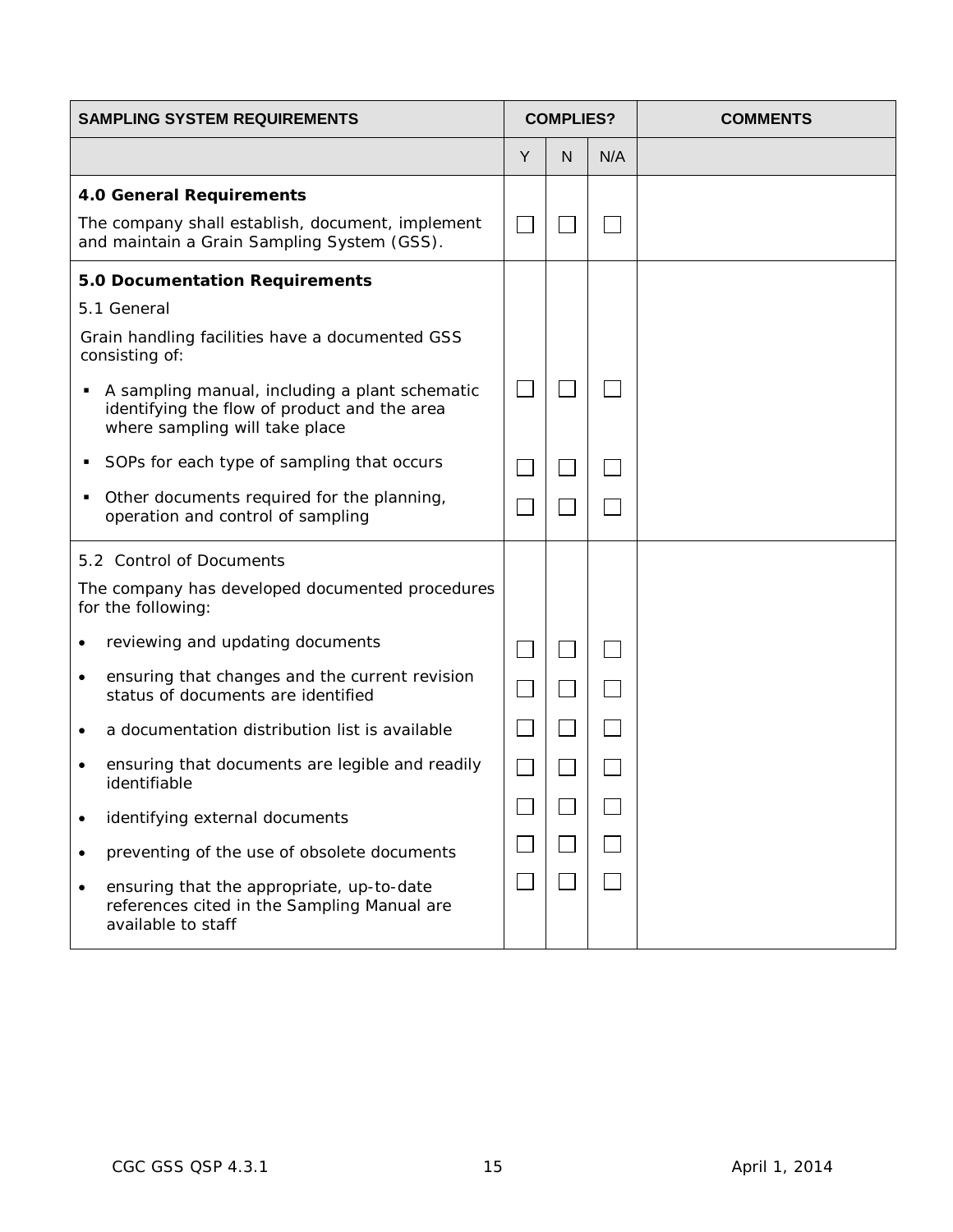| <b>SAMPLING SYSTEM REQUIREMENTS</b>                                                                                           |                          | <b>COMPLIES?</b> |     | <b>COMMENTS</b> |
|-------------------------------------------------------------------------------------------------------------------------------|--------------------------|------------------|-----|-----------------|
|                                                                                                                               | Y                        | N                | N/A |                 |
| 5.3.1 Sampling System Records                                                                                                 |                          |                  |     |                 |
| Records are available for:                                                                                                    |                          |                  |     |                 |
| sampling personnel training                                                                                                   |                          |                  |     |                 |
| sampling equipment maintenance and calibration<br>$\bullet$<br>(as appropriate)                                               |                          |                  |     |                 |
| sampling activities                                                                                                           |                          |                  |     |                 |
| documentation maintenance<br>٠                                                                                                |                          |                  |     |                 |
| corrective and preventive actions                                                                                             |                          |                  |     |                 |
| 5.3.2 Sampling Process Control Records                                                                                        |                          |                  |     |                 |
| Records required to control the sampling process are<br>available and complete                                                | $\overline{\phantom{a}}$ |                  |     |                 |
| 5.3.3 Storing Records                                                                                                         |                          |                  |     |                 |
| Records are stored in a manner that provides for their<br>retrievability, safekeeping and physical protection.                |                          |                  |     |                 |
| Records are kept for at least two years.                                                                                      |                          |                  |     |                 |
| Only authorized persons are to dispose of records.                                                                            |                          |                  |     |                 |
| <b>6.0 MANAGEMENT RESPONSIBILITY</b>                                                                                          |                          |                  |     |                 |
| 6.1<br>Management Commitment                                                                                                  |                          |                  |     |                 |
| The company management has appointed a member<br>of staff to manage the sampling system                                       | $\overline{\phantom{0}}$ |                  |     |                 |
| Management communicates the importance of<br>meeting customer, regulatory and statutory<br>requirements to staff              |                          |                  |     |                 |
| Management ensures the availability of resources to<br>maintain the sampling system                                           |                          |                  |     |                 |
| 6.2 Sampling System Manager Responsibility and<br>Authority                                                                   |                          |                  |     |                 |
| The Sampling System Manager has responsibility<br>and authority to ensure the ongoing maintenance<br>and integrity of the GSS |                          |                  |     |                 |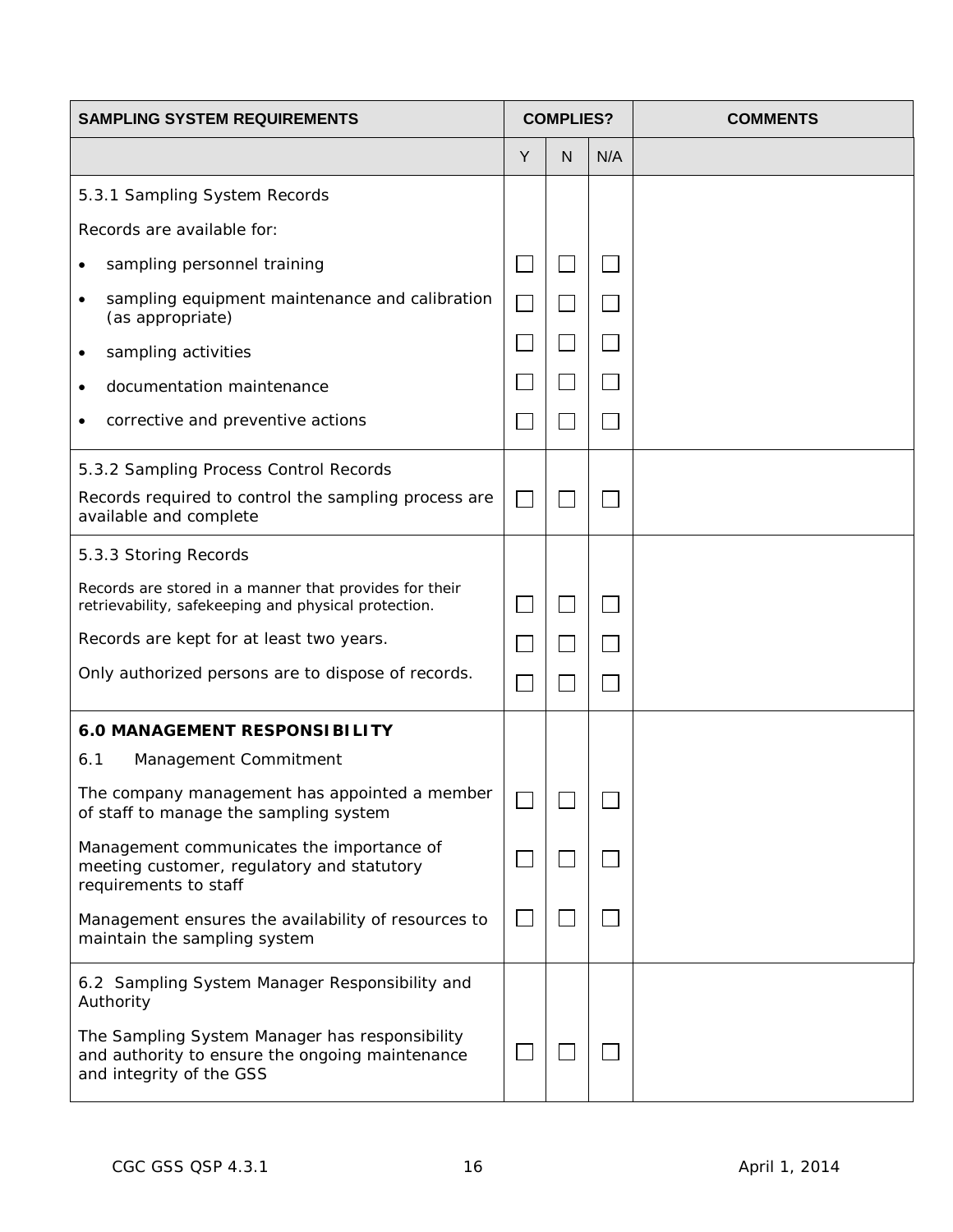| <b>SAMPLING SYSTEM REQUIREMENTS</b>                                                                                                                                     | <b>COMPLIES?</b> |   |     | <b>COMMENTS</b> |
|-------------------------------------------------------------------------------------------------------------------------------------------------------------------------|------------------|---|-----|-----------------|
|                                                                                                                                                                         | Y                | N | N/A |                 |
| The Sampling System Manager ensures that records<br>are implemented and retained, and including<br>internal and external audit reports and follow-up<br>activities.     | $\Box$           |   |     |                 |
| The Sampling System Manager reviews sampling<br>procedures and activities at defined intervals to<br>ensure their continuing suitability, adequacy and<br>effectiveness |                  |   |     |                 |
| <b>7.0 RESOURCE MANAGEMENT</b>                                                                                                                                          |                  |   |     |                 |
| 7.1 Provision of Resources                                                                                                                                              |                  |   |     |                 |
| Adequate resources are provided to implement and<br>maintain the GSS.                                                                                                   |                  |   |     |                 |
| 7.2 Human Resources                                                                                                                                                     |                  |   |     |                 |
| 7.2.1 Employee Training                                                                                                                                                 |                  |   |     |                 |
| Staff with sampling system responsibilities are<br>trained on all components of the GSS for which they<br>have responsibilities.                                        | $\mathbb{R}^n$   |   |     |                 |
| At least one member of staff is a CGC-certified<br>sampler                                                                                                              |                  |   |     |                 |
| Any designated samplers have been trained by the<br>CGC-certified sampler                                                                                               |                  |   |     |                 |
| Training is provided on an ongoing basis and records<br>of training are retained.                                                                                       | $\mathbf{L}$     |   |     |                 |
| Training provides a redundancy of skills to ensure<br>continuity of service during absences.                                                                            |                  |   |     |                 |
| 7.2.2 Training Records                                                                                                                                                  |                  |   |     |                 |
| Records of education, training, skills and experience<br>are retained.                                                                                                  | $\sim 10$        |   |     |                 |
| 7.2.3 Employee Evaluations                                                                                                                                              |                  |   |     |                 |
| Evaluation of employee work related to the sampling<br>system is included as part of the company's<br>employee performance evaluation process.                          |                  |   |     |                 |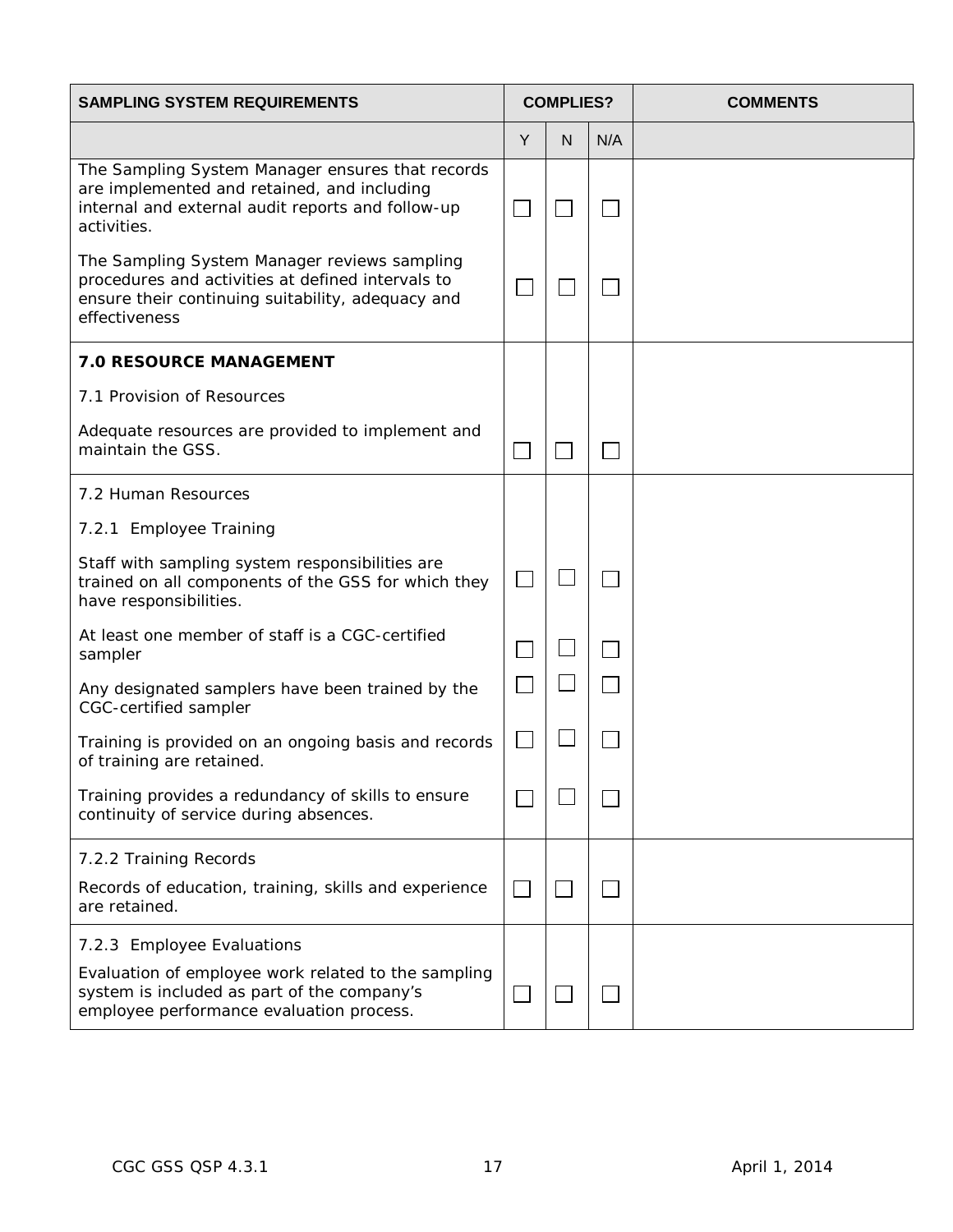| <b>SAMPLING SYSTEM REQUIREMENTS</b>                                                                                                                  |        | <b>COMPLIES?</b> |     | <b>COMMENTS</b> |
|------------------------------------------------------------------------------------------------------------------------------------------------------|--------|------------------|-----|-----------------|
|                                                                                                                                                      | Y      | N                | N/A |                 |
| 7.3<br>Infrastructure and Work Environment                                                                                                           |        |                  |     |                 |
| Buildings, workspaces and sampling equipment are<br>suited to the sampling activity taking place                                                     |        |                  |     |                 |
| Access to product within the company's process<br>ensures that a representative sample can be taken.                                                 |        |                  |     |                 |
| <b>8.0 SAMPLING PROCESSES</b>                                                                                                                        |        |                  |     |                 |
| 8. 1 Review of Requirements Related to the<br><b>Sampling Activities</b>                                                                             |        |                  |     |                 |
| Sampling requirements are reviewed to ensure the<br>appropriate sampling methodologies are used for the<br>type of certification required            | $\Box$ |                  |     |                 |
| 8.2 Customer Communication                                                                                                                           |        |                  |     |                 |
| The company has the means for determining any<br>special customer requirements, including any<br>sampling required for special testing requirements. |        |                  |     |                 |
| 8.3 Sampling Equipment and Methodology                                                                                                               |        |                  |     |                 |
| Sampling processes, methods, and equipment are<br>documented and approved by the CGC prior to<br>certification.                                      |        |                  |     |                 |
| 8.4 Identification and Traceability of Samples                                                                                                       |        |                  |     |                 |
| Each lot is identified with a unique lot number.                                                                                                     |        |                  |     |                 |
| Each sample is identified in a manner that permits<br>traceability to the lot that it represents.                                                    |        |                  |     |                 |
| 8.5 Sample Retention                                                                                                                                 |        |                  |     |                 |
| Sample retention periods are defined.                                                                                                                |        |                  |     |                 |
| Samples taken for the Flax Container Protocol<br>Certified Sampler Program are retained for a<br>minimum of 6 months.                                |        |                  |     |                 |
| 8.6 Approval and Monitoring of Automatic Samplers                                                                                                    |        |                  |     |                 |
| Automatic sampling equipment meets CGC<br>requirements as per the CGC sampling Systems<br>Handbook and Approval Guide                                |        |                  |     |                 |
| Conditionally approved automatic samplers have<br>been inspected by the CGC and a record of CGC<br>approval is available                             |        |                  |     |                 |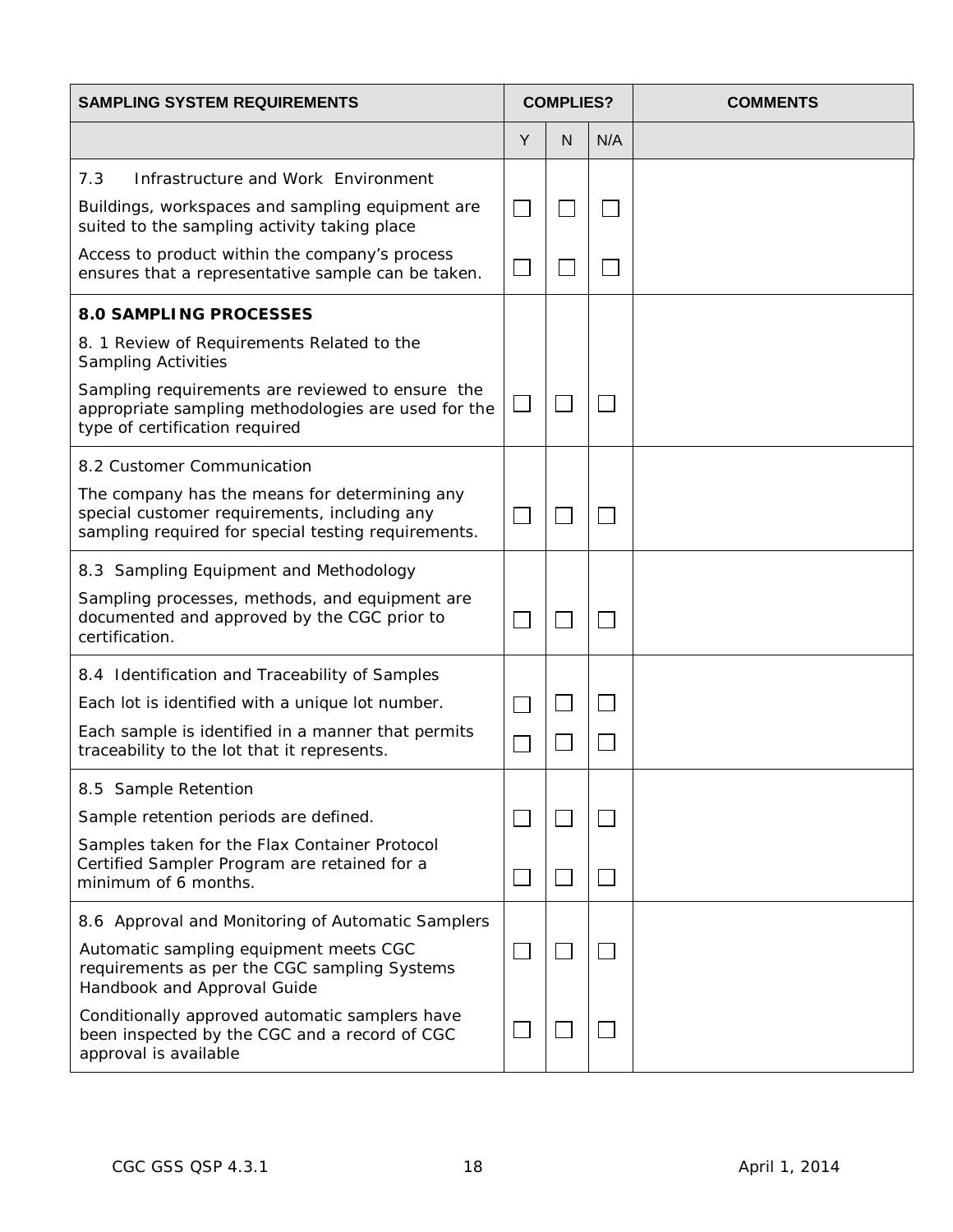| <b>SAMPLING SYSTEM REQUIREMENTS</b>                                                                                                                      | <b>COMPLIES?</b>            |   |     | <b>COMMENTS</b> |
|----------------------------------------------------------------------------------------------------------------------------------------------------------|-----------------------------|---|-----|-----------------|
|                                                                                                                                                          | Y                           | N | N/A |                 |
| 8.7 Maintaining the Integrity of the Sampled Lot                                                                                                         |                             |   |     |                 |
| The integrity of the sampled lot is maintained by<br>sealing or fastening the bags, totes, bins or<br>containers prior to or immediately after sampling. | $\mathcal{L}_{\mathcal{A}}$ |   |     |                 |
| Grain handling systems are cleaned/flushed between<br>crop types to prevent cross contamination.                                                         |                             |   |     |                 |
| 8.8 Control of Non-conforming Product                                                                                                                    |                             |   |     |                 |
| Documented procedures are in place to prevent the<br>unintended use or delivery of non-conforming<br>product                                             | $\sim$                      |   |     |                 |
| Non-conforming product is isolated from conforming<br>product.                                                                                           |                             |   |     |                 |
| Records are kept of disposition of the non-<br>conforming product.                                                                                       |                             |   |     |                 |
| 9.0 INTERNAL AND EXTERNAL AUDITS                                                                                                                         |                             |   |     |                 |
| 9. 1. Internal Audit                                                                                                                                     |                             |   |     |                 |
| Internal audits are conducted on the grain sampling<br>system on an annual basis                                                                         |                             |   |     |                 |
| Corrective actions are implemented when non-<br>conformances are identified during internal audits.                                                      | $\sim$                      |   |     |                 |
| 9.3 Corrective and Preventative Action                                                                                                                   |                             |   |     |                 |
| Corrective actions are written and implemented as a<br>result of non-conformances or other problems<br>encountered.                                      | $\Box$                      |   |     |                 |
| The efficacy of corrective actions is assessed to<br>prevent the reoccurrence of non-conformances.                                                       |                             |   |     |                 |
| All sampling system documents are amended to<br>reflect the procedures that have been changed as a<br>result of corrective and preventive actions.       |                             |   |     |                 |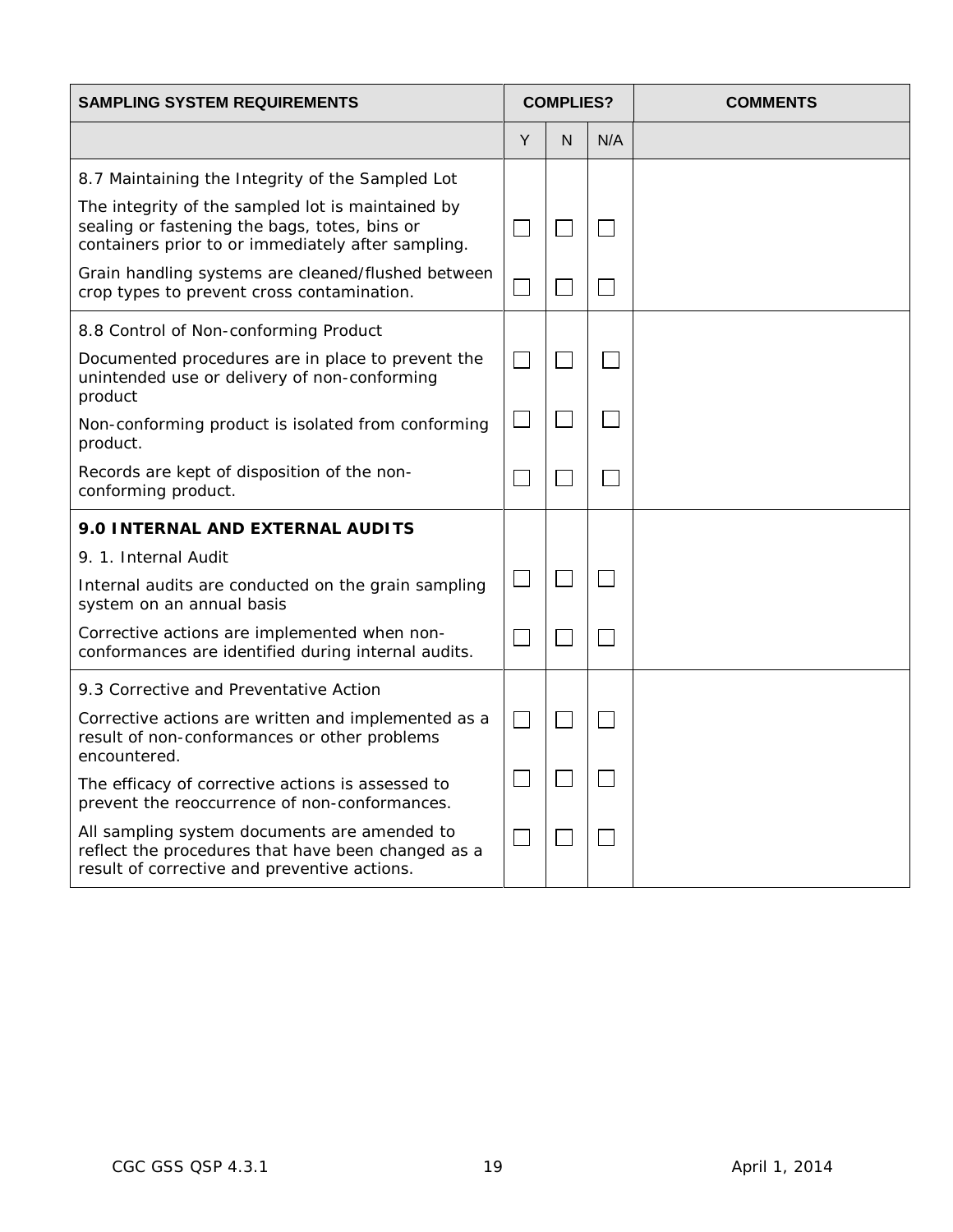<span id="page-25-0"></span>APPENDIX III – Sampler Assessment Checklist PVA-CSP-06 Form is available in a fillable Word format as part of the toolkit at [http://www.grainscanada.gc.ca/pva-vpa/container-contenant/atac-acct-eng.htm.](http://www.grainscanada.gc.ca/pva-vpa/container-contenant/atac-acct-eng.htm)

Certified Sampler No.

Sampler Name \_\_\_\_\_\_ Certified Sampler Designated Sampler

Auditor Name **Auditor** Name

|           |                                                                                                                                                    |                             | <b>Compliance</b>           |     |                                  |
|-----------|----------------------------------------------------------------------------------------------------------------------------------------------------|-----------------------------|-----------------------------|-----|----------------------------------|
|           | <b>Observation</b>                                                                                                                                 | <b>Yes</b>                  | <b>No</b>                   | n/a | <b>Comments</b>                  |
| 1.        | Sampling SOPs and Sampler Training:                                                                                                                |                             |                             |     | Ref. STAN 3.0 - Sec. 7.2 and 8.3 |
| $\bullet$ | Can the sampler identify what SOP and/or<br>WI is to be followed for each type of<br>sampling?                                                     |                             |                             |     |                                  |
| $\bullet$ | Does the sampler know who to talk to if<br>unsure about which SOP and/or WI to<br>follow or has questions about how to<br>sample a particular lot? |                             |                             |     |                                  |
|           | Was the Certified Sampler trained and<br>certified by the CGC? Were the designated<br>samplers trained by the Certified Sampler?                   |                             |                             |     |                                  |
|           | 2. What is the scope of the sampler's<br>sampling responsibilities?                                                                                |                             |                             |     | Ref. STAN 3.0 - Sec. 8.3         |
|           | Taking primary/composite samples                                                                                                                   |                             |                             |     |                                  |
|           | Dividing samples                                                                                                                                   |                             |                             |     |                                  |
|           | Packaging samples for submission                                                                                                                   | $\mathcal{L}_{\mathcal{A}}$ | $\Box$                      |     |                                  |
|           | Stream sampling using a hand scoop                                                                                                                 | $\mathcal{L}_{\mathcal{A}}$ | $\mathcal{L}_{\mathcal{A}}$ |     |                                  |
|           | Overseeing an automatic sampler                                                                                                                    | $\mathcal{L}_{\mathcal{A}}$ | $\Box$                      |     |                                  |
| $\bullet$ | Static sampling from top of bags before<br>stitching                                                                                               |                             |                             |     |                                  |
|           | Probing bags or totes with a bag trier                                                                                                             | $\sim$                      | $\blacksquare$              |     |                                  |
|           | Note: observe or question samplers only about<br>the scope(s) for which they are responsible.                                                      |                             |                             |     |                                  |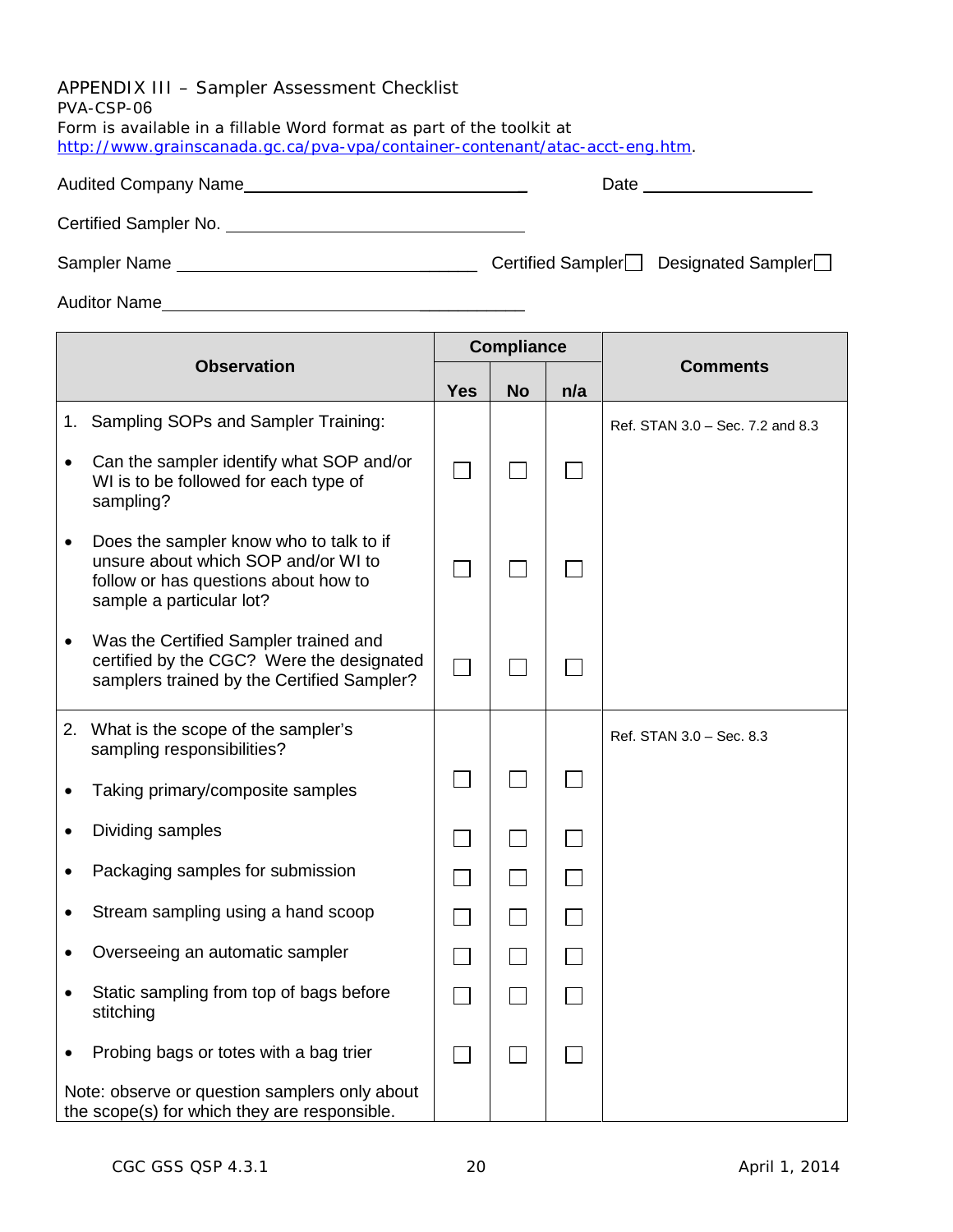|           | <b>Observation</b>                                                                                                                               |                   | <b>Compliance</b> |     | <b>Comments</b>          |  |
|-----------|--------------------------------------------------------------------------------------------------------------------------------------------------|-------------------|-------------------|-----|--------------------------|--|
|           |                                                                                                                                                  |                   | <b>No</b>         | n/a |                          |  |
|           | <b>Section I. Taking Samples</b>                                                                                                                 |                   |                   |     |                          |  |
|           | 3. Can the sampler identify the lot<br>identification for (as applicable):                                                                       |                   |                   |     | Ref. STAN 3.0 - Sec. 8.4 |  |
|           | <b>Bags</b>                                                                                                                                      | $\vert \ \ \vert$ |                   |     |                          |  |
|           | <b>Totes</b>                                                                                                                                     |                   | $\Box$            |     |                          |  |
|           | Containers                                                                                                                                       |                   |                   |     |                          |  |
| 4.        | Does the sampler select (or know) the<br>appropriate equipment for the sampling<br>method to be used as specified in the SOP<br>and/or WI?       |                   |                   |     | Ref. STAN 3.0 - Sec. 8.3 |  |
|           | 5. What equipment does the sampler use, and<br>was it used as specified in the SOP and/or<br>WI, or can the sampler describe the correct<br>use? |                   |                   |     | Ref. STAN 3.0 - Sec. 8.3 |  |
|           | Nobbe Trier                                                                                                                                      |                   |                   |     |                          |  |
|           | <b>Double Sleeve Trier</b>                                                                                                                       |                   |                   |     |                          |  |
|           | <b>Automatic Sampler</b>                                                                                                                         |                   |                   |     |                          |  |
|           | Hand scoop                                                                                                                                       |                   |                   |     |                          |  |
| 6.        | If samples are taken manually, does the<br>sampler know to:                                                                                      |                   |                   |     | Ref. STAN 3.0 - Sec. 8.3 |  |
| $\bullet$ | Review of each primary sample taken?                                                                                                             |                   |                   |     |                          |  |
|           | Combine primary samples into a composite<br>sample in a separate container?                                                                      |                   |                   |     |                          |  |
| 7.        | Does the sampler use (or know) the correct<br>sampling intensity and frequency as defined<br>in the SOP for the sampling method used?            |                   |                   |     | Ref. STAN 3.0 - Sec. 8.3 |  |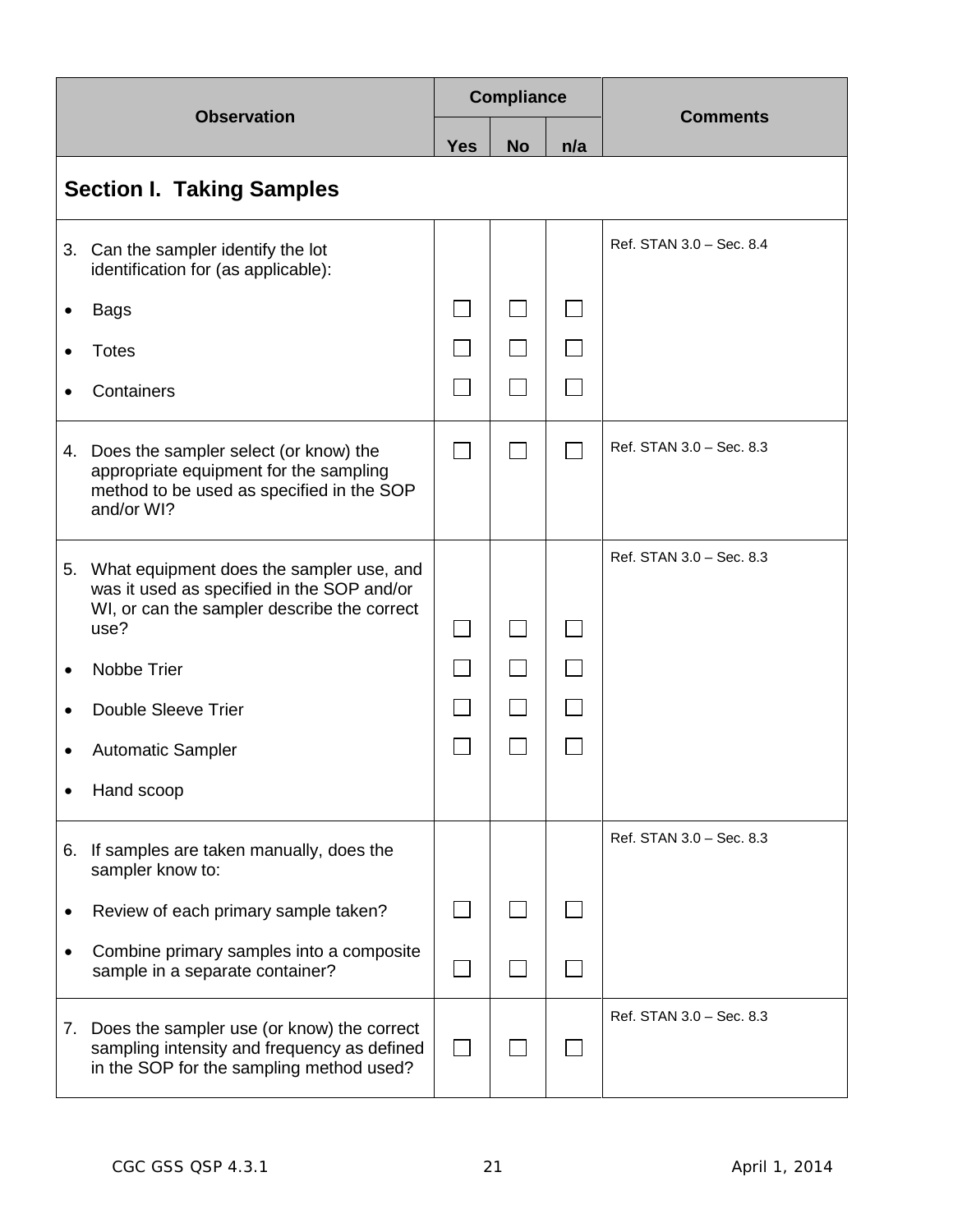|    | <b>Observation</b>                                                                                                                              | <b>Compliance</b>              |  |  | <b>Comments</b>                  |  |
|----|-------------------------------------------------------------------------------------------------------------------------------------------------|--------------------------------|--|--|----------------------------------|--|
|    |                                                                                                                                                 | n/a<br><b>Yes</b><br><b>No</b> |  |  |                                  |  |
|    | 8. If an automatic sampler is used:                                                                                                             |                                |  |  | Ref. STAN 3.0 - Sec. 8.3 and 8.6 |  |
|    | Can the sampler identify the SOP or WI for<br>operating the automatic sampler?                                                                  |                                |  |  |                                  |  |
|    | Can the sampler explain how to operate<br>the automatic sampler?                                                                                |                                |  |  |                                  |  |
|    | Can the sampler or other staff produce the<br>CGC letter approving the automatic<br>sampler and its installation?                               | $\sim$                         |  |  |                                  |  |
| 9. | Can the sampler explain the procedure for:                                                                                                      |                                |  |  | Ref. STAN 3.0 - Sec. 8.8         |  |
|    | Non uniform product observed during<br>sampling?                                                                                                |                                |  |  |                                  |  |
|    | Any unexpected foreign material present in<br>sample?                                                                                           |                                |  |  |                                  |  |
|    | <b>Section II. Handling the Sample</b>                                                                                                          |                                |  |  |                                  |  |
|    | 10. Does the sampler maintain the integrity of<br>the sample throughout the sampling<br>process or can the sampler explain how this<br>is done? |                                |  |  | Ref. STAN 3.0 - Sec. 8.7         |  |
|    | 11. Does the sampler use approved reducing<br>equipment and procedures or know how to<br>use the reducing equipment?                            |                                |  |  | Ref. STAN 3.0 - Sec. 8.3         |  |
|    | 12. Does the sampler witness and record, or<br>know how to record:                                                                              |                                |  |  | Ref. STAN 3.0 - Sec. 8.4 & 8.7   |  |
|    | Seal numbers from each container as<br>loaded?                                                                                                  |                                |  |  |                                  |  |
|    | Seal numbers from bins (if applicable)?                                                                                                         |                                |  |  |                                  |  |
|    | 13. Does the sampler seal the sample and<br>enclose the appropriate sample request<br>form and/or identification, or know how to<br>do this?    |                                |  |  | Ref. STAN 3.0 - Sec. 8.4         |  |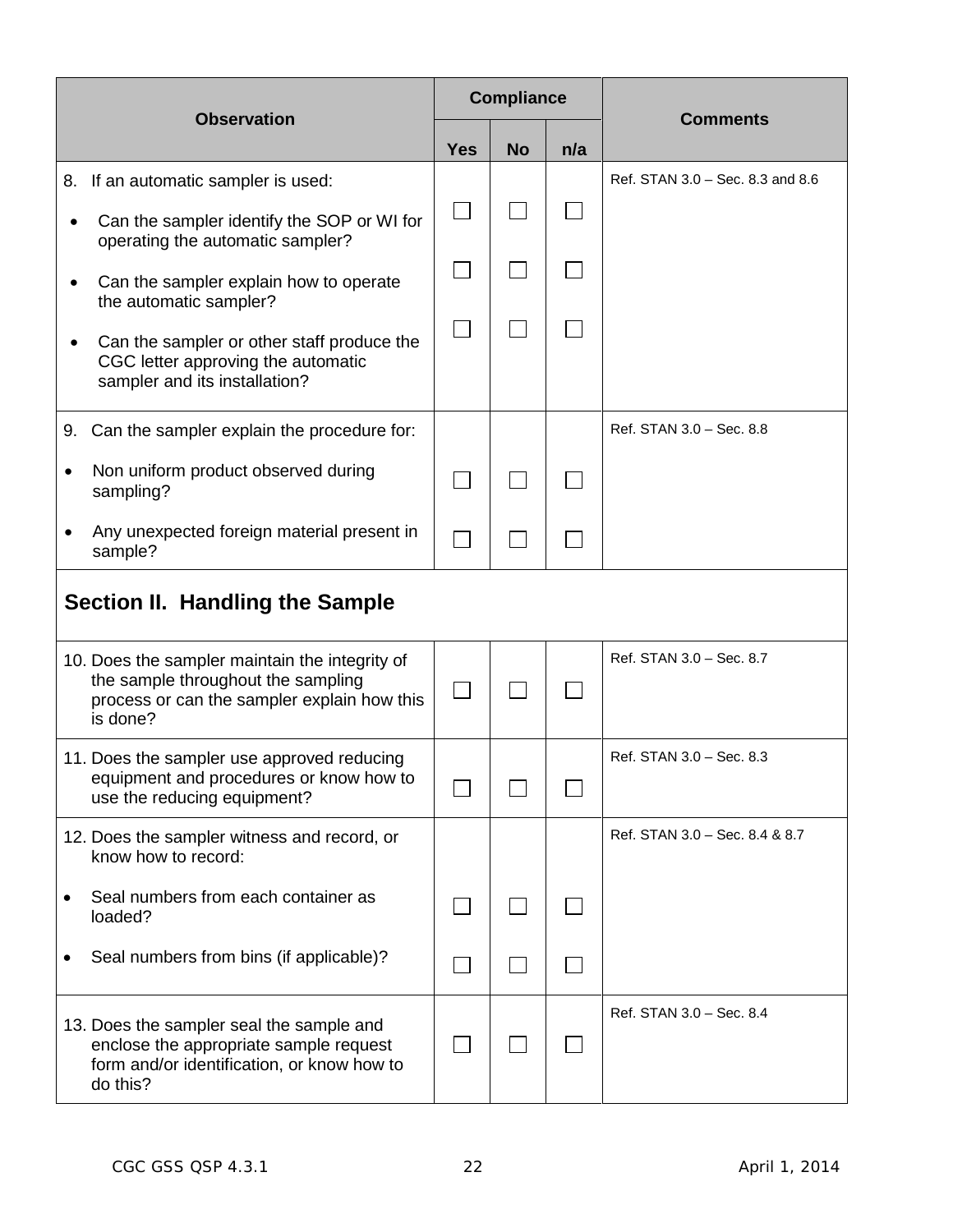## <span id="page-28-0"></span>**APPENDIX IV – List of audit participants**

PVA-CSP-07 Form is available in a fillable Word format as part of the toolkit at [http://www.grainscanada.gc.ca/pva-vpa/container-contenant/atac-acct-eng.htm.](http://www.grainscanada.gc.ca/pva-vpa/container-contenant/atac-acct-eng.htm)

## **List of audit participants**

Client name: \_\_\_\_\_\_\_\_\_\_\_\_\_\_\_\_\_\_\_\_\_\_\_\_\_\_\_\_\_\_\_\_\_\_\_\_\_\_\_\_\_\_\_\_\_\_\_\_\_\_\_\_\_\_\_

Audit date:  $\overline{a}$ 

|                |              | Opening<br>meeting | Closing<br>meeting | Interview |
|----------------|--------------|--------------------|--------------------|-----------|
| $\mathbf{1}$   | Name         |                    |                    |           |
|                | Title        |                    |                    |           |
|                | Department   |                    |                    |           |
| $\overline{2}$ | Name         |                    |                    |           |
|                | Title        |                    |                    |           |
|                | Department   |                    |                    |           |
| 3              | Name         |                    |                    |           |
|                | <b>Title</b> |                    |                    |           |
|                | Department   |                    |                    |           |
| $\overline{4}$ | Name         |                    |                    |           |
|                | Title        |                    |                    |           |
|                | Department   |                    |                    |           |
| 5              | Name         |                    |                    |           |
|                | Title        |                    |                    |           |
|                | Department   |                    |                    |           |
| 6              | Name         |                    |                    |           |
|                | Title        |                    |                    |           |
|                | Department   |                    |                    |           |
| $\overline{7}$ | Name         |                    |                    |           |
|                | Title        |                    |                    |           |
|                | Department   |                    |                    |           |